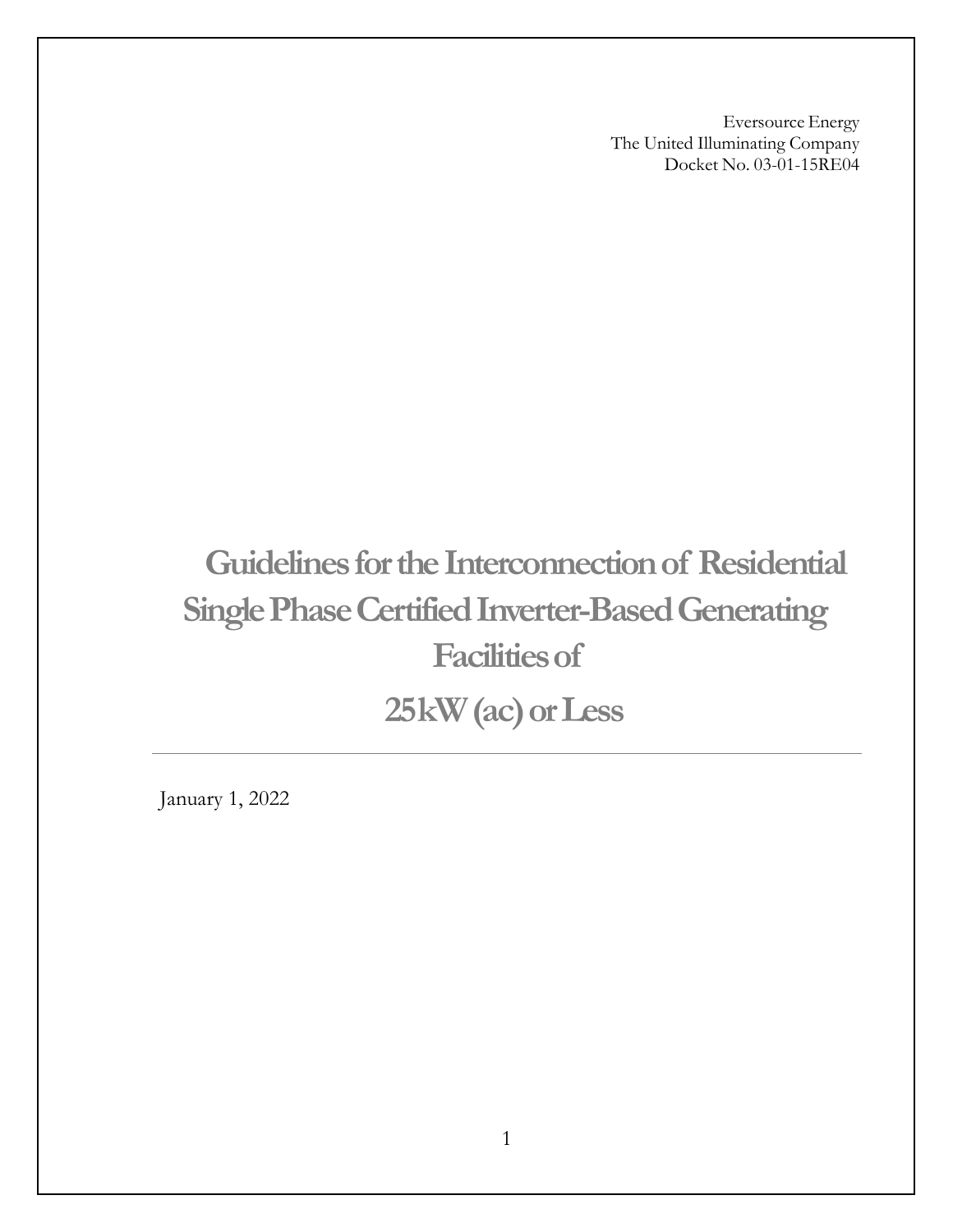Table of Contents

- 1) GeneralConsiderations
- 2) Procedure
- 3) Terms & Conditions
- 4) Technical Requirements
- 5) Instructions on filing an Interconnection Application
- 6) Appendix A: Glossary
- 7) Appendix B: Codes & Standards

*The Electric Distribution Companies ("EDCs") of Connecticut have a responsibility to the public and to EDC customers to ensure that all generator interconnections to the Electric Power System ("EPS") are safe and do not adversely impact the reliability of the EPS. These Guidelines include the application form, procedure, terms and conditions and technical requirements to ensure an expedited and successful interconnection process.*

*These guidelines are only for certified inverter based residential single phase interconnections at generating facilities with an aggregate nameplate rating of 25kW (ac) or less. All others should follow the Guidelines for Generator Interconnection Fast Track and Study Process.*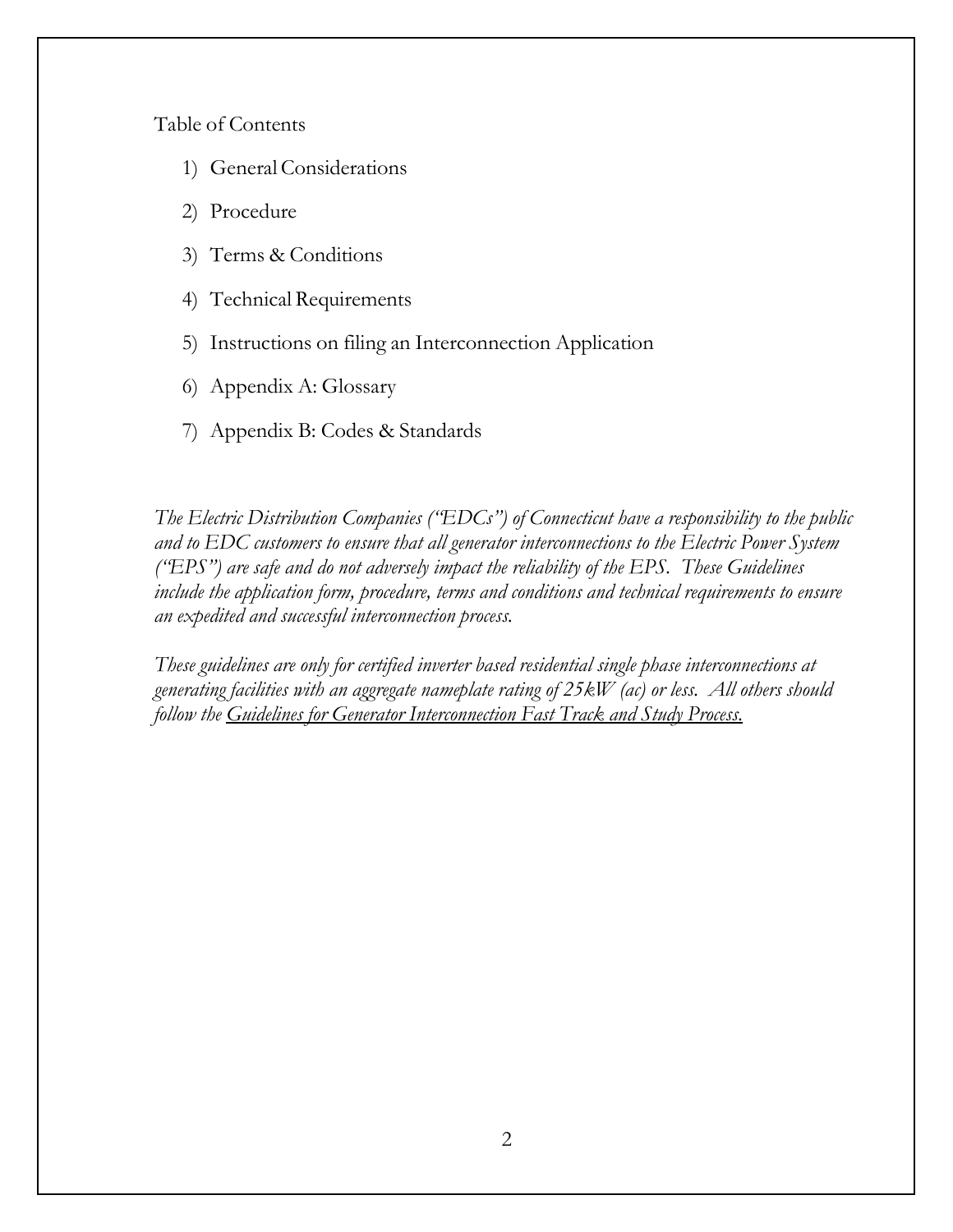### 1 General Considerations

- 1.1 This document provides guidance for projects that fall under the State of Connecticut jurisdiction. From time to time amendments to existing standards and regulations are implemented that could require the implementation of added functionalities on inverters that are now generally associated with advanced inverter technology. It is important to note that compliance with other authorities having jurisdiction may result in additional requirements not covered in this document (i.e. NERC, ISO-NE, Voltage and/or frequency Ride-Through etc.).
- 1.2 In order to accommodate higher levels of distributed generation penetration and to reduce the need for EPS upgrades, the EDCs may recommend the use of inverters with added functionalities such as voltwatt and volt-var control that are now associated with advanced inverters including communication and metering capabilities.
- 1.3 The Interconnection Customers ("Customers") shall be fully responsible for ensuring ongoing compliance or causing ongoing compliance with these Guidelines.
- 1.4 When interconnecting Generating Facilities to the EPS, it is important to minimize the potential hazard to life and property. The interconnection of a new Generating Facility to the EPS must not degrade any of the existing EDC protection and control schemes nor lower the existing levels of safety and reliability to other customers.
- 1.5 Neither the EDC nor the Customer should depend on the other for the protection of their respective equipment. The EDC's minimum protection requirements are designed and intended to protect the EDC power systems alone.
- 1.6 The Customer is responsible for the costs of the EDC's installation of any protective equipment necessary to ensure safe and reliable operation of both EPS and the Customer's Generating facilities. The need for protective equipment will vary, depending on the Generating Facility's location within an EDC circuit.
- 1.7 The Customer is responsible for obtaining any and all permits required for the construction and operation of the Generating Facility.
- 1.8 All Customers will be treated fairly and uniformly, on a first come first serve basis, without preferential treatment and in a non-discriminatory manner.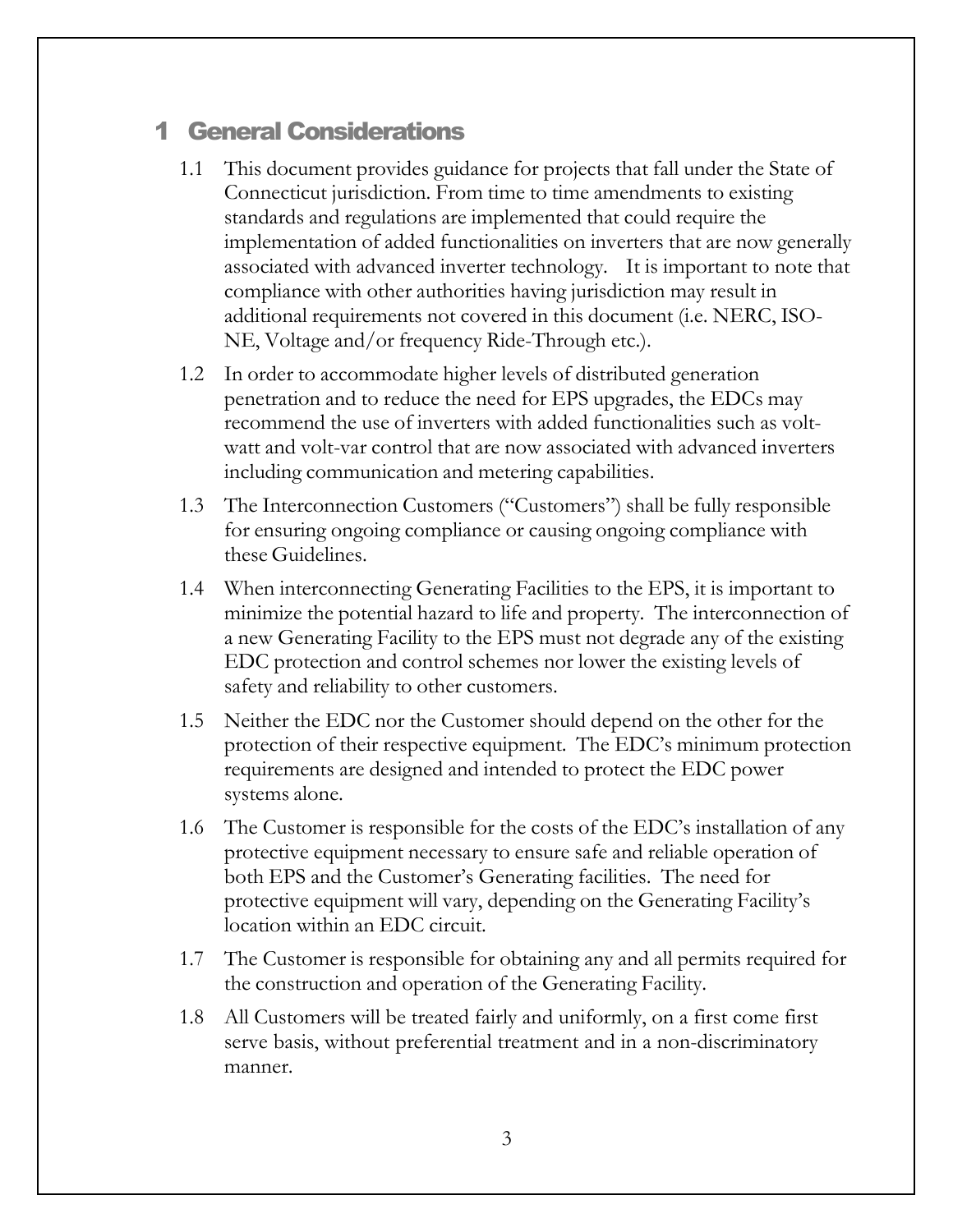- 1.9 The EDC cannot recommend manufacturers, vendors or technical experts to assist Customers.
- 1.10 If the Customer has questions or needs clarification about the process or technical requirements, the Customer should consult the appropriate EDC contacts, posted on the generator interconnection website of the appropriate EDC.
- 1.11 If the EDC determines that the proposed generator will be interconnected to an Area Network, then the Customer may be required to file an application under the, Guidelines for Generator Interconnection Fast Track and Study Process, unless waived by the EDC.
- 1.12 Definitions and acronyms used in these Guidelines can be found in the "Definitions" section, in Appendix A.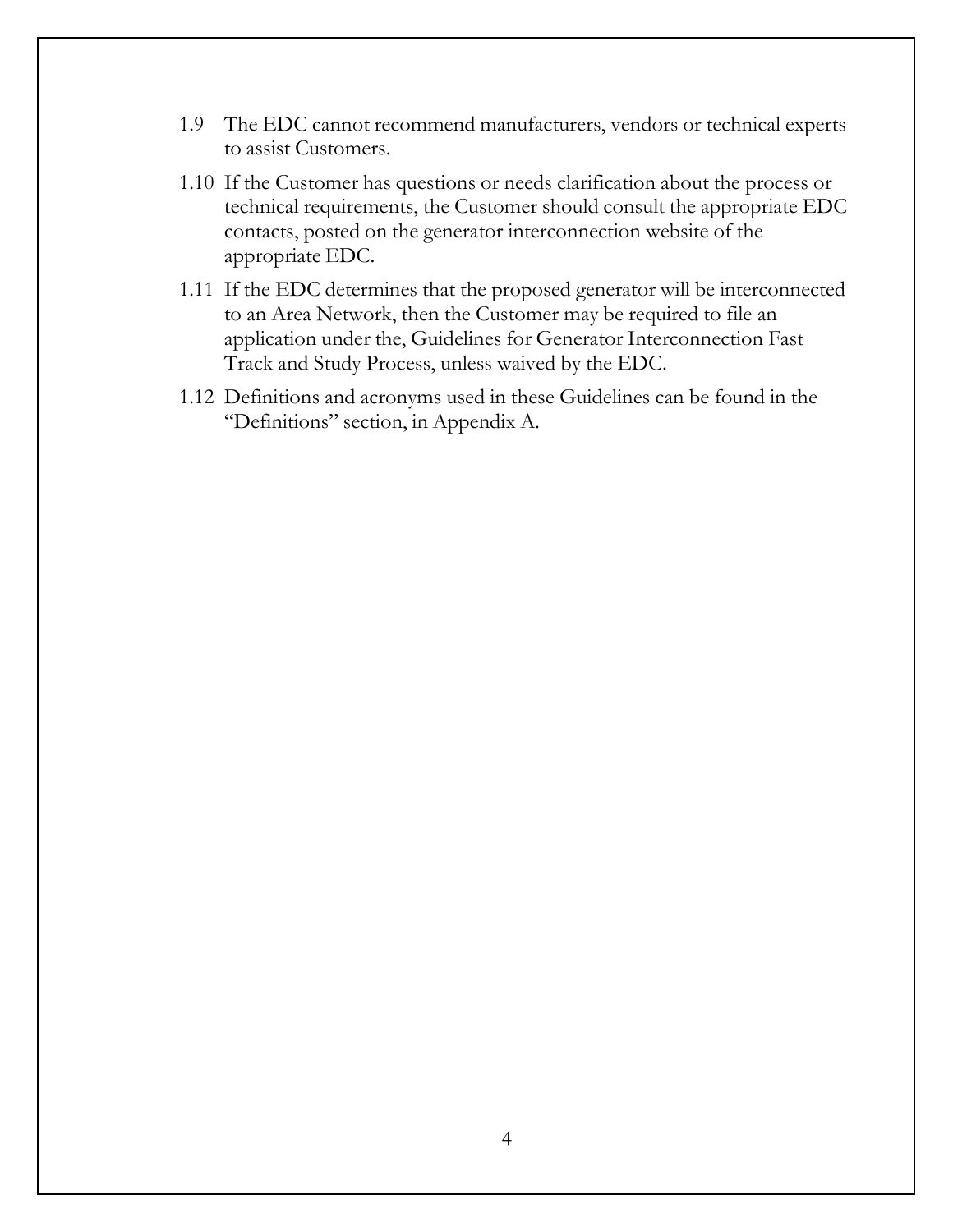### 2 Procedure

The following steps outline the Interconnection process.

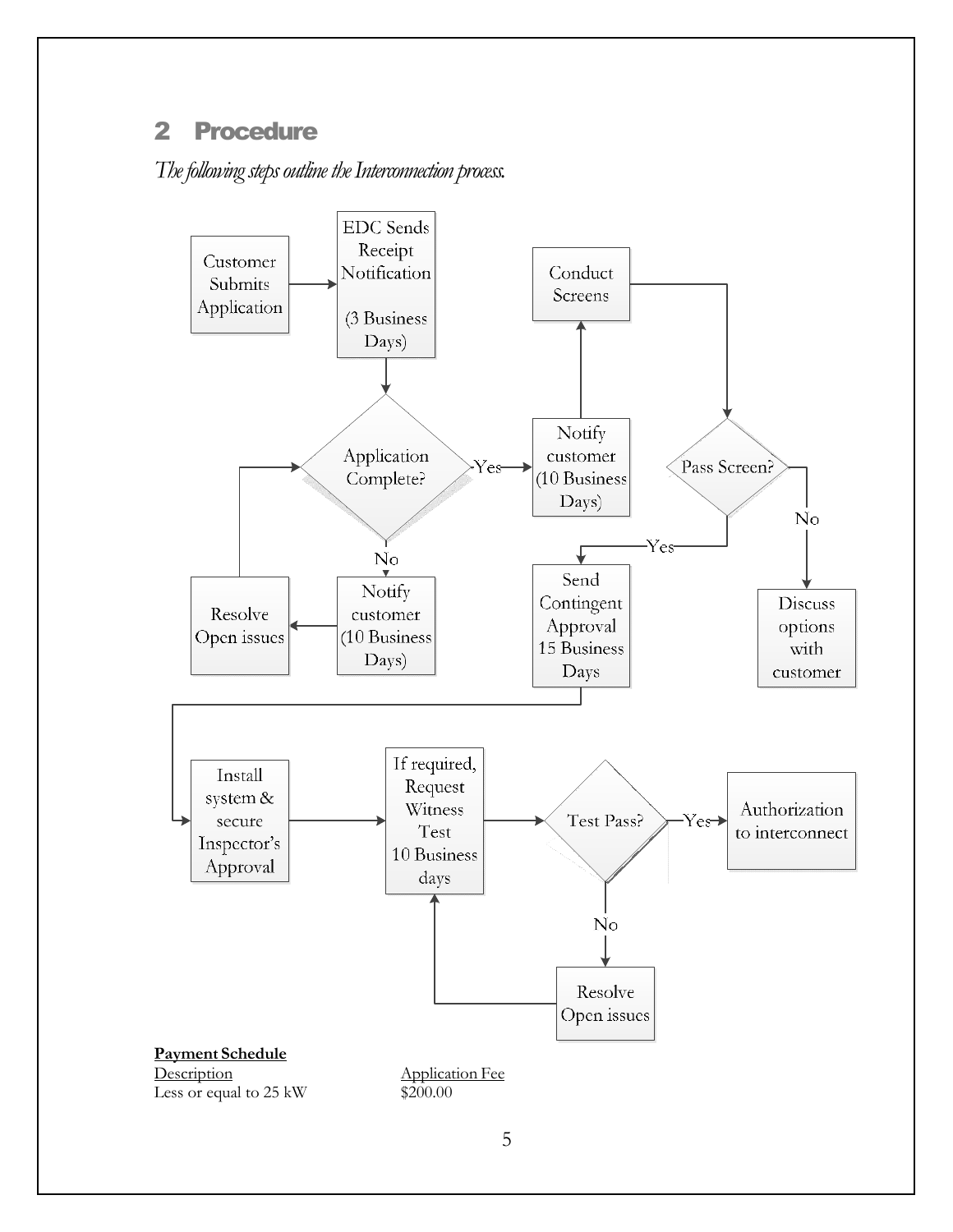- 2.1 The Customer completes the Interconnection Application ("Application"), and submits it to the EDC with payment.
- 2.2 The EDC acknowledges to the Customer, receipt of the Application within three (3) Business Days of receipt of the Application.
- 2.3 The EDC evaluates the Application for completeness and notifies the Customer, within ten (10) Business Days of acknowledgment of receipt, whether the Application is complete. If the Application is not complete, the EDC will advise the Customer on what material is missing and/or incomplete. At the time the EDC informs the Customer that the Application is missing/incomplete, the EDC will place the subject Application on hold in the interconnection queue. Once the Customer provides all required information, the Application process will continue. However, if the Customer does not provide the required documentation within fifteen (15) Business Days of the EDC's request, the EDC may be deem the Application withdrawn.
- 2.4 After receipt of a completed Application and the EDC verifies that the Certified Inverter-Based Generating Facility can be interconnected safely and reliably, the EDC facilitator will respond with a Contingent Approval to interconnect notification. The EDC will make a good faith effort within fifteen (15) Business Days of determination of a completed Application to either respond with a Contingent Approval to interconnect or notify them of its findings.
- 2.5 A Certified Inverter Based Generating Facility Application is approved for Interconnection to the EDC's distribution system if all of the screens below are met:
	- 2.5.1 For generating sources (e.g. solar or wind), the aggregate generating capacity does not exceed the nameplate rating of the service transformer for those Generating Facilities directly connected to the distribution transformer.
	- 2.5.2 If the proposed Generating Facility is to be interconnected on single-phase shared secondary, the aggregate generation capacity on the shared secondary, including the proposed generator, will not exceed the line ampacity rating.
	- 2.5.3 If the proposed Generating Facility is to be interconnected using a 120 Volt configuration, the aggregate generating capacity of the system does not exceed a nameplate rating of 4 kW.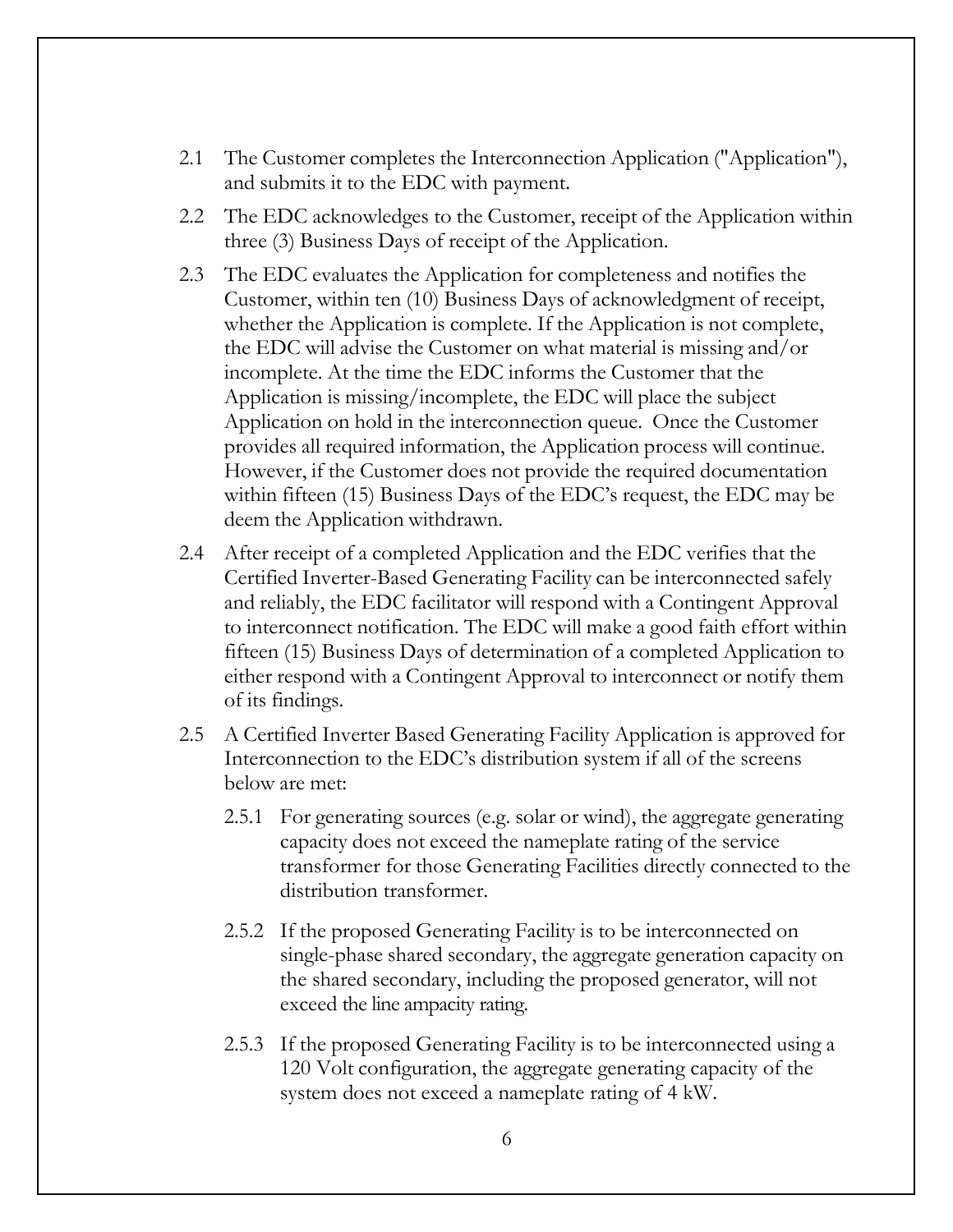- 2.5.4 The expected maximum change in voltage anywhere along the circuit due to the full output of the aggregate generation at corresponding light load periods does not exceed the difference between the exemption to the upper voltage variation established by the Public Utilities Regulatory Authority ("PURA") by way of a Decision, dated March 6, 2019, in Docket No. 03-01-15RE04, or the upper voltage variation bound established in Conn. Agencies Regs.  $\S$  16-11-115(a) whichever is greater (currently maximum of 5% of standard voltage) and the expected primary voltage of the circuit at corresponding light load periods incorporating the bandwidth of voltage regulating equipment.
- 2.6 When Certified Inverter Based Generating Facility applications fail one or more of the above screens, the Customer will be provided options to allow them to comply with all screens or will be directed to the Fast Track & Study Interconnection Guidelines process.
- 2.7 After installation of the Generating Facility, the Municipal Electrical Inspector's approval must be secured. Within ten (10) Business Days from the date the EDC receives the Municipal Electrical Inspector's approval, the EDC may request a Commissioning/Witness test, and if necessary, may schedule appropriate metering replacement.
- 2.8 There will be no charge for EDC personnel to witness the Commissioning Test of Certified Inverter Based Generating Facility, provided that the testing is completed in one visit. If the testing cannot be completed or must be repeated, because of a problem on the first visit, the EDC will charge the Customer for EDC personnel to witness the Commissioning Test on any subsequent visit(s).
- 2.9 The EDC will not perform, aid in performance of, or provide equipment for the Commissioning Test.
- 2.10 The EDC may inspect the Generating Facility to ensure that all equipment has been appropriately installed.
- 2.11 Commissioning Tests of the Customer's installed equipment must be performed pursuant to applicable codes, standards and equipment manufacturers' recommendations. The Customer may be required to provide a written Commissioning Test procedure for EDC approval, prior to the Commissioning Test.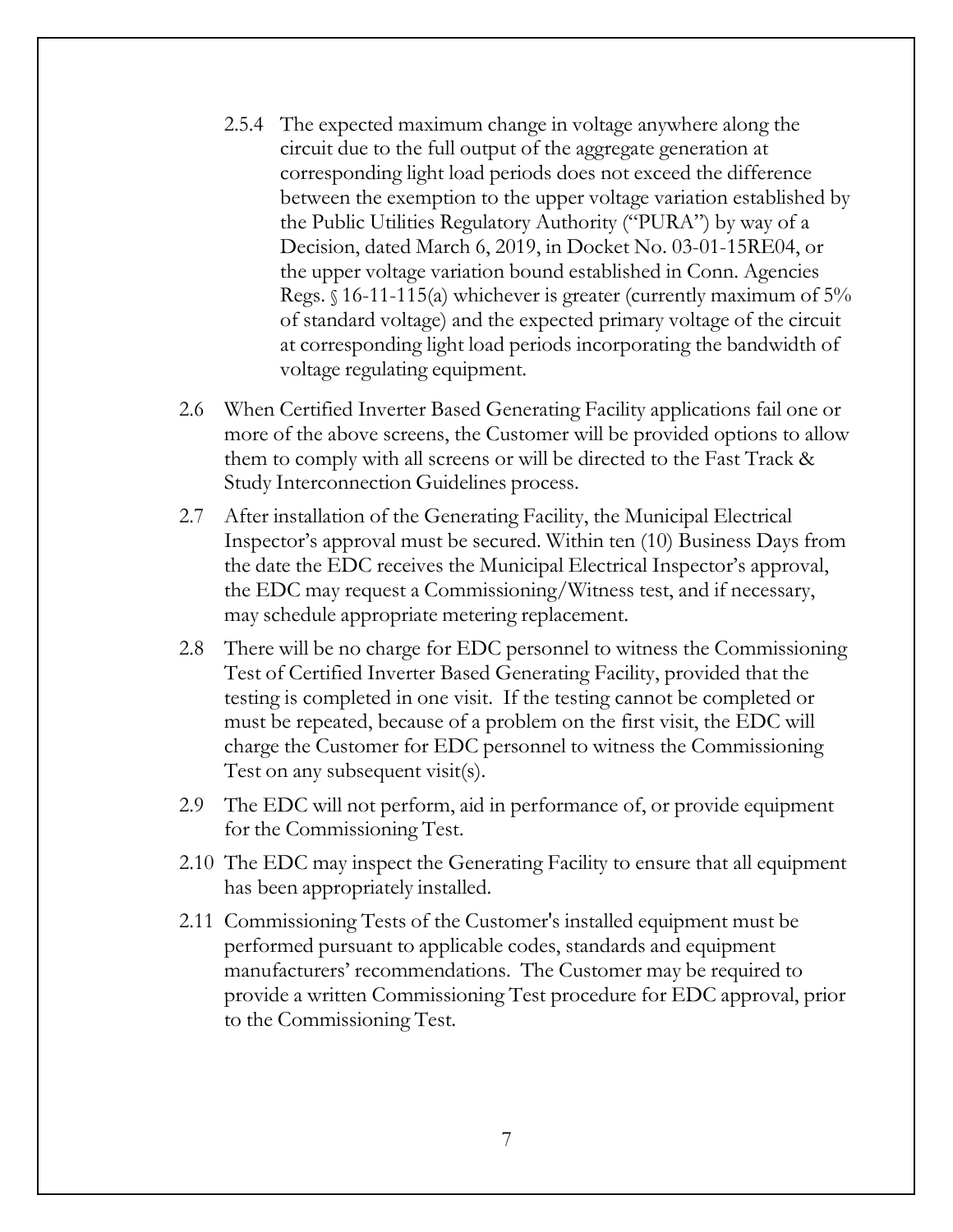- 2.12 If the EDC determines to inspect the Generating Facility, then such inspection must occur prior to the interconnection of the Generating Facility. The EDC will endeavor to conduct the inspection within ten (10) Business Days after receipt of the Electrical Inspector's approval, and schedule it at a time agreeable to the Parties.
- 2.13 If the EDC does not require an inspection of the Generating Facility, the EDC shall provide written notice to the Customer and the witnessing of the Commissioning Test is deemed waived (unless the Parties agree otherwise).
- 2.14 If a Commissioning Test is required, the EDC shall provide a written statement that the Generating Facility has passed inspection or shall notify the Customer of the reason for failure.
- 2.15 The Customer cannot operate the Generating Facility in parallel until approval to do so has been provided by the EDC.
- 2.16 Codes and Standards applicable to the Application can be found in Appendix B.
- 2.17 For additional technical requirement refer to Section 4 of this document.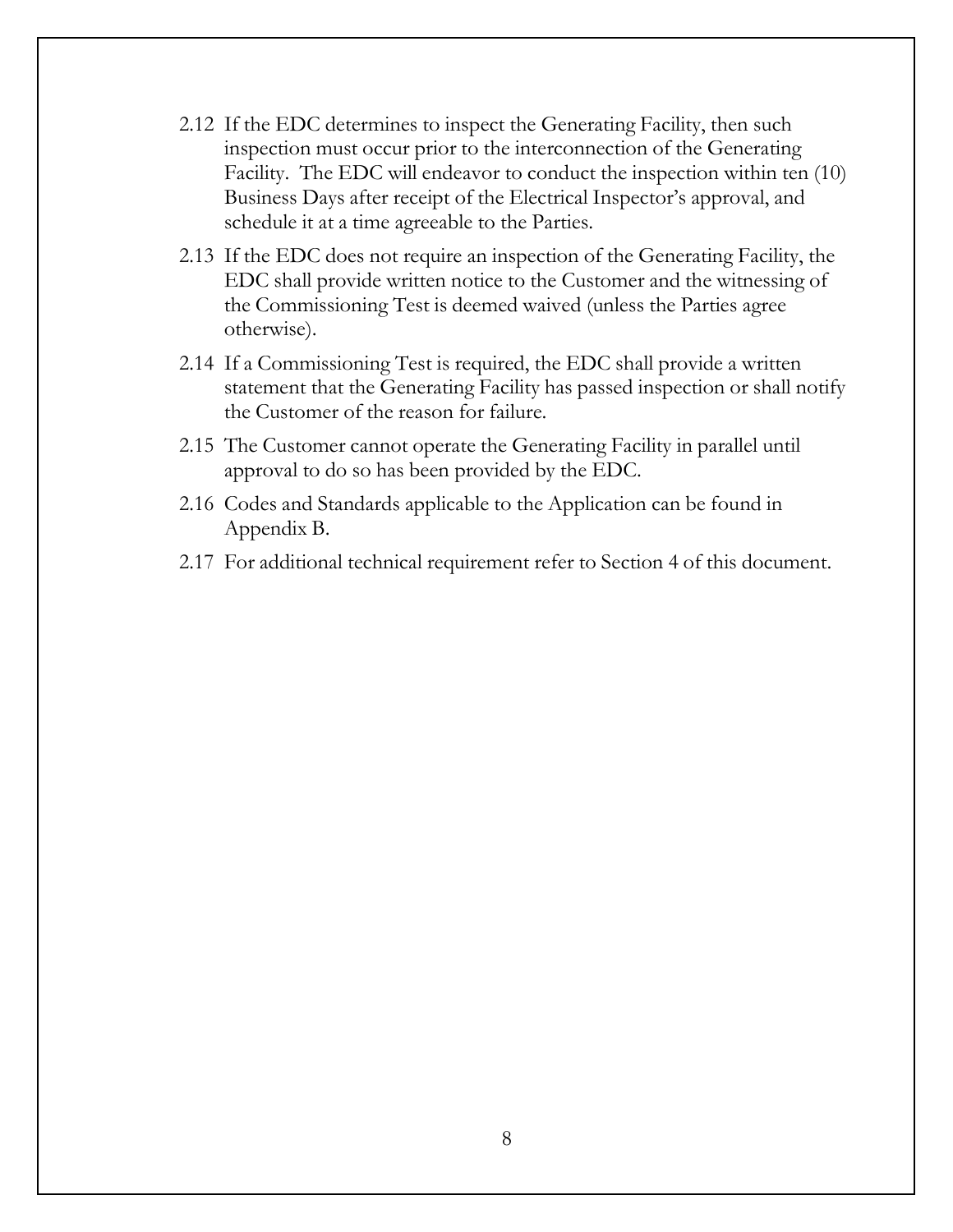### 3 Terms and Conditions

#### 3.1 Reasonable Efforts

The applicable EDC shall make reasonable efforts to meet all timeframes provided in these procedures unless the EDC and the Customer agree to a different schedule. If the EDC fails to meet a deadline provided herein, it shall, within three (3) Business Days of receipt of the request of a status inquiry, (a) respond to the Customer, (b) explain the reason for the failure to meet the deadline, and (c) provide an estimated date by which it will complete the applicable Interconnection procedure in the process.

#### 3.2 Disputes

The Parties shall agree to attempt to resolve all disputes promptly, equitably and in a good faith manner. If Parties are unable to informally resolve their dispute, the following formal three step dispute resolution process must be followed:

- 3.2.1 Negotiation: Upon receipt of written request for formal dispute resolution, the Parties shall negotiate in good faith for ten (10) Business Days in an attempt to resolve the disputed issues. The negotiation will take place between appropriate representatives of each Party. An appropriate representative is a vice-president or a member of senior management with sufficient authority to resolve the dispute.
- 3.2.2 Mediation: If the Parties have not resolved the dispute through negotiation, the Parties agree to attempt to resolve their dispute through non-binding mediation. The Parties shall agree to a mutually agreeable mediation process and mediator. Each party will select a mediator within five (5) Business Days of the end of the negotiation period and the two selected mediators will attempt to, within five (5) Business Days, select a third, mutually agreeable, mediator. The Parties shall share the cost of mediation equally. Once the three mediators are selected and the mediation commences, the Parties agree to engage in mediation in good faith for a period of not less than 30 days.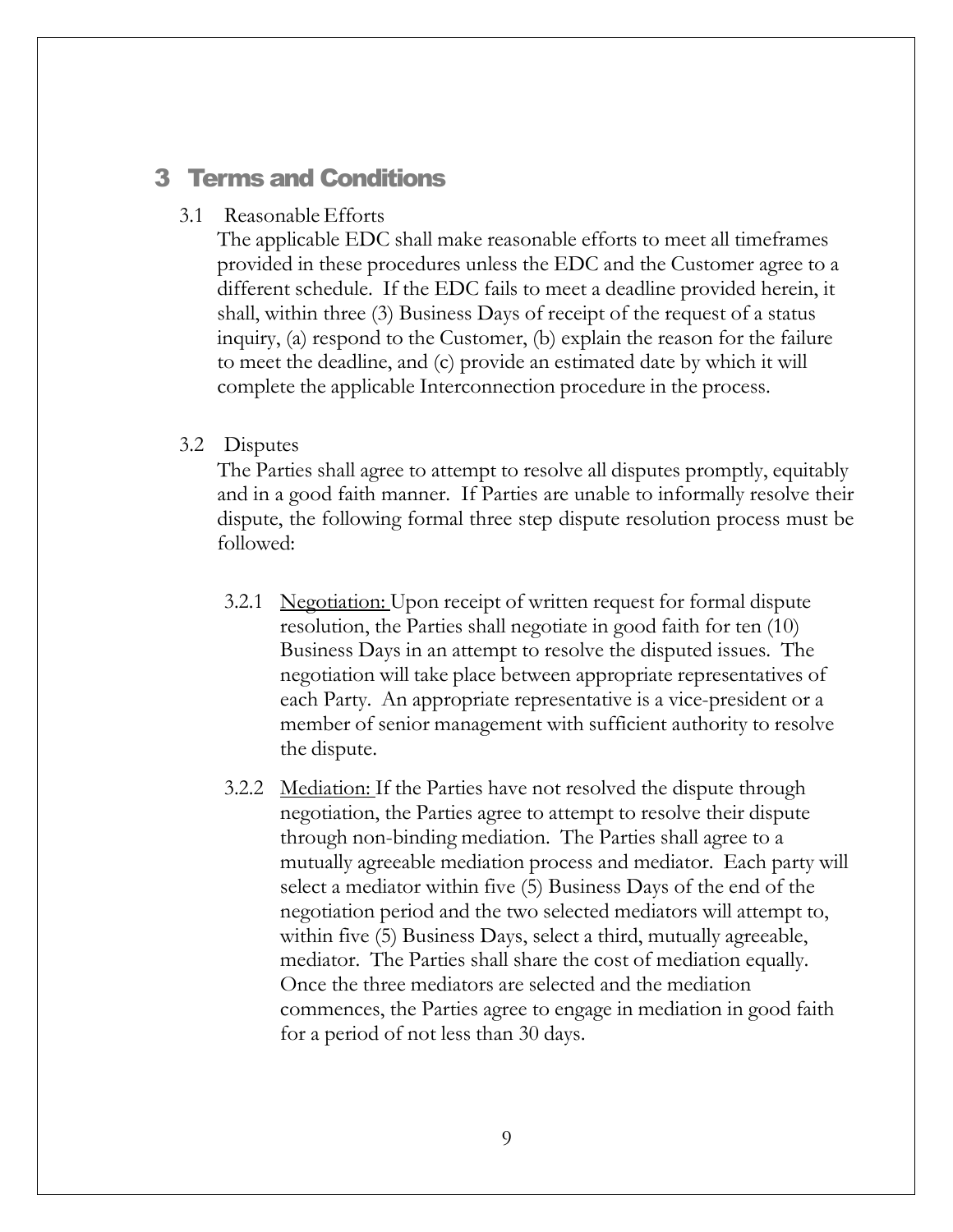3.2.3 PURA Dispute Resolution: If the Parties cannot resolve their dispute through negotiation or mediation within 30 days, either Party may commence an action at PURA for resolution of the dispute. All timeframes in this process and the Dispute Resolution Process itself may be modified by mutual written agreement of the Parties.

#### 3.3 Confidentiality

The EDC shall maintain the confidentiality of all information so designated by the Customer if clearly marked and labeled "Confidential" except as otherwise required by system operators, applicable laws and regulations, and regulatory and judicial requests or requirements. In the event a third party requests that the EDC produce confidential information, the EDC shall provide advance notice to the Customer, if possible, to give the Customer an opportunity to seek protective treatment of such information. If such information is requested or required by PURA, the EDC will seek protective treatment of such information. Confidential information does not include information previously in the public domain or that becomes generally available to the public without violation of these Guidelines.

#### 3.4 Comparability

The EDC shall process and analyze all Interconnection Applications in a timely manner as set forth in this document. The EDC shall use the same reasonable efforts in processing and analyzing Interconnection Applications from all Customers.

#### 3.5 Record Retention

The EDC shall maintain, for three (3) years, records, subject to audit, of all Interconnection Applications received under these procedures, the times required to complete Interconnection Application approvals and disapprovals, and justification for the actions taken on the Interconnection Applications.

#### 3.6 Acceptance of Guideline Requirements

The Customer shall sign and return the Application which indicates the Customer's acceptance of the terms, conditions, and requirements included in the Guidelines. After the EDC receives the Application signed by the Customer acknowledging acceptance of all terms and conditions contained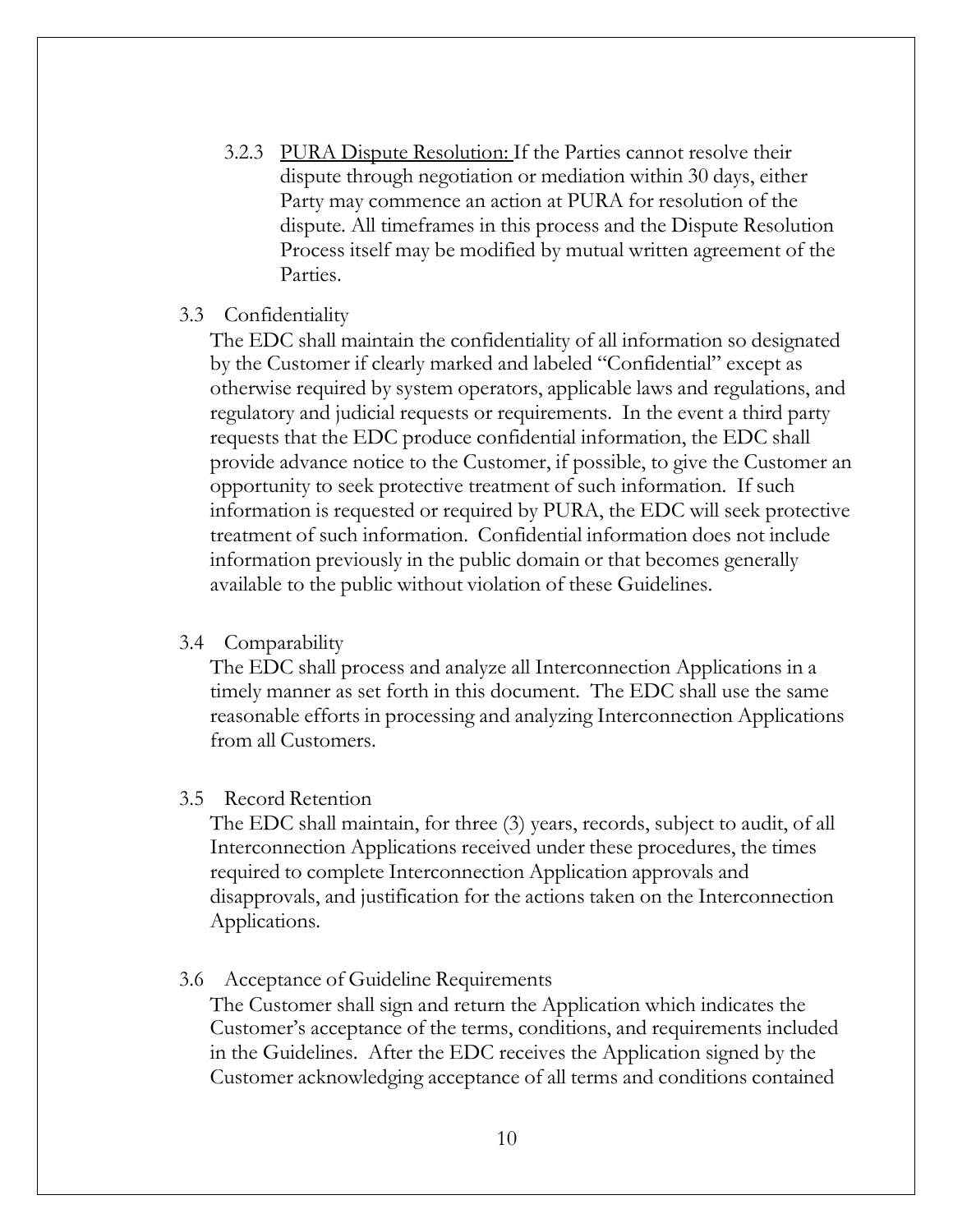in the Guidelines, the Interconnection of the Generating Facility shall proceed under the provisions of the Guidelines.

3.7 Capacity of Generating Facility

The Capacity of a Generating Facility, for the purpose of analysis, shall be determined as follows:

- 3.7.1 if the Application pertains to an increase in capacity for an existing Generating Facility, the Application shall be evaluated on the basis of the new total capacity of the Generating Facility;
- 3.7.2 if the Application is for a Generating Facility that includes multiple energy production devices at a site for which the Customer seeks a single Point of Interconnection, the Interconnection Application shall be evaluated on the basis of the aggregate capacity of the multiple devices; and,
- 3.7.3 the Application shall be evaluated using the maximum nameplate rated capacity of the Generating Facility in kW AC.
- 3.8 Construction of the Facility It is recommended that the Customer construct the Generating Facility after the EDC approves the Application for installation and returns the "Contingent Approval to Interconnect" to the Customer.
- 3.9 Interconnection and Operation

The Customer may operate the Generating Facility and Interconnect with the EDC electric system in accordance with these Guidelines once all of the following have occurred: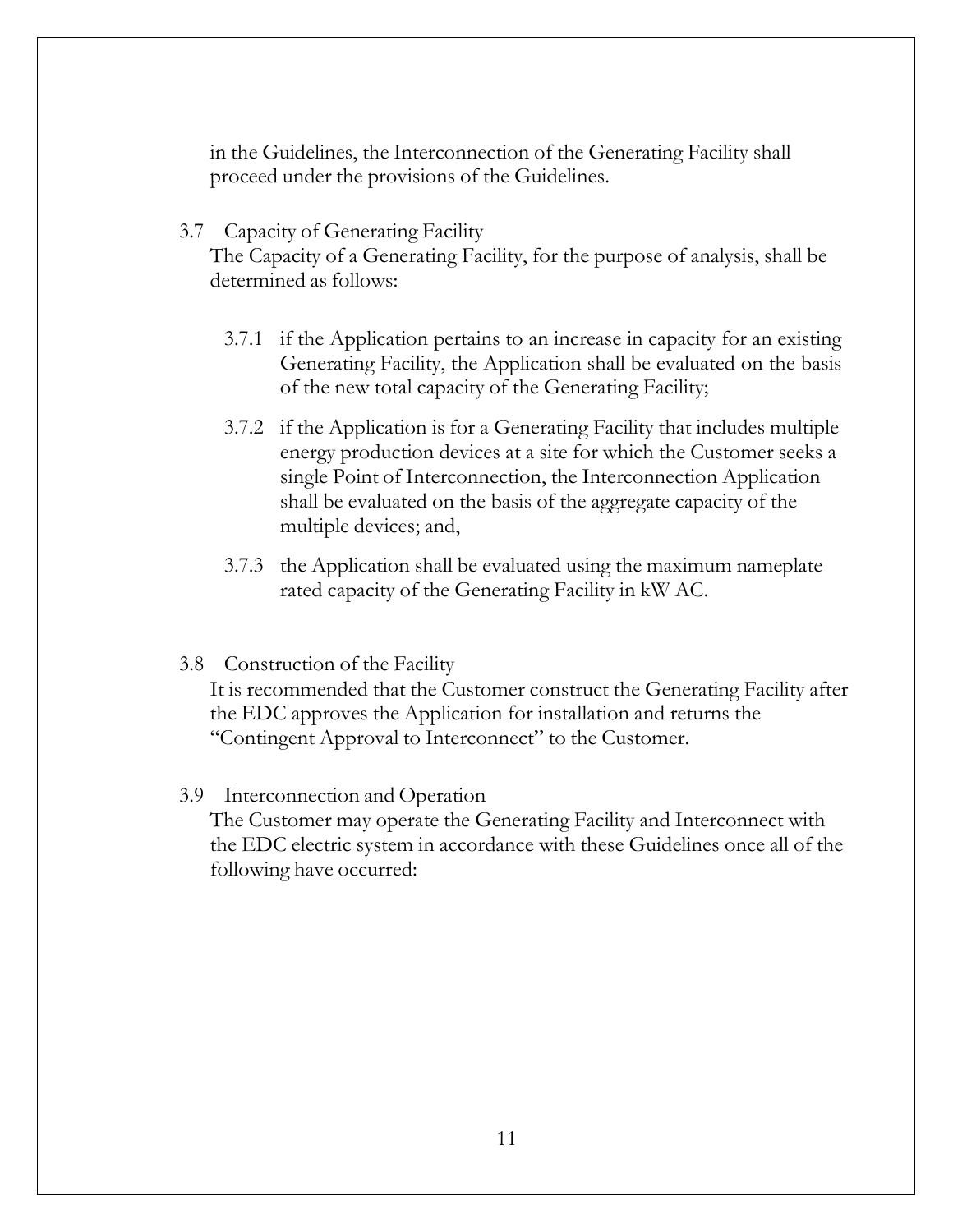- 3.9.1 Upon completing construction, the Generating Facility has been inspected or otherwise certified by the appropriate local electrical wiring inspector with jurisdiction;
- 3.9.2 The EDC has either:
	- 3.9.2.1 completed its inspection, and witnessed the Commissioning Test of the Generating Facility to ensure that all equipment has been appropriately installed and that all electrical connections have been made in accordance with applicable codes and standards provided to the Generating Facility with an "Approval to Energize" document; or
	- 3.9.2.2 the EDC waived the right to inspect the Generating Facility by providing written notice of its waiver to the Customer;
- 3.9.3 The EDC has the right to disconnect the Generating Facility in the event that, in its sole discretion, it believes that the Generating Facility is not operating in a safe and reliable manner.

#### 3.10 Safe Operations and Maintenance

The Customer shall be fully responsible to operate, maintain, and repair the Generating Facility or to cause the operation, maintenance and repair of the Generating Facility as required to ensure that it complies at all times with these Guidelines and the interconnection standards to which it has been certified.

#### 3.11 Access

The EDC shall have access to the AC Isolation Device (if an AC Isolation Device is required by the EDC) and metering equipment of the Generating Facility at all times. The EDC shall provide reasonable notice to the Customer when possible prior to using its right of access. The Customer is solely responsible for obtaining any and all permits and easements necessary to allow EDC to gain access to the AC Isolation Device.

#### 3.12 Disconnection

The EDC may temporarily disconnect the Certified Inverter-Based Generating Facility upon the following conditions: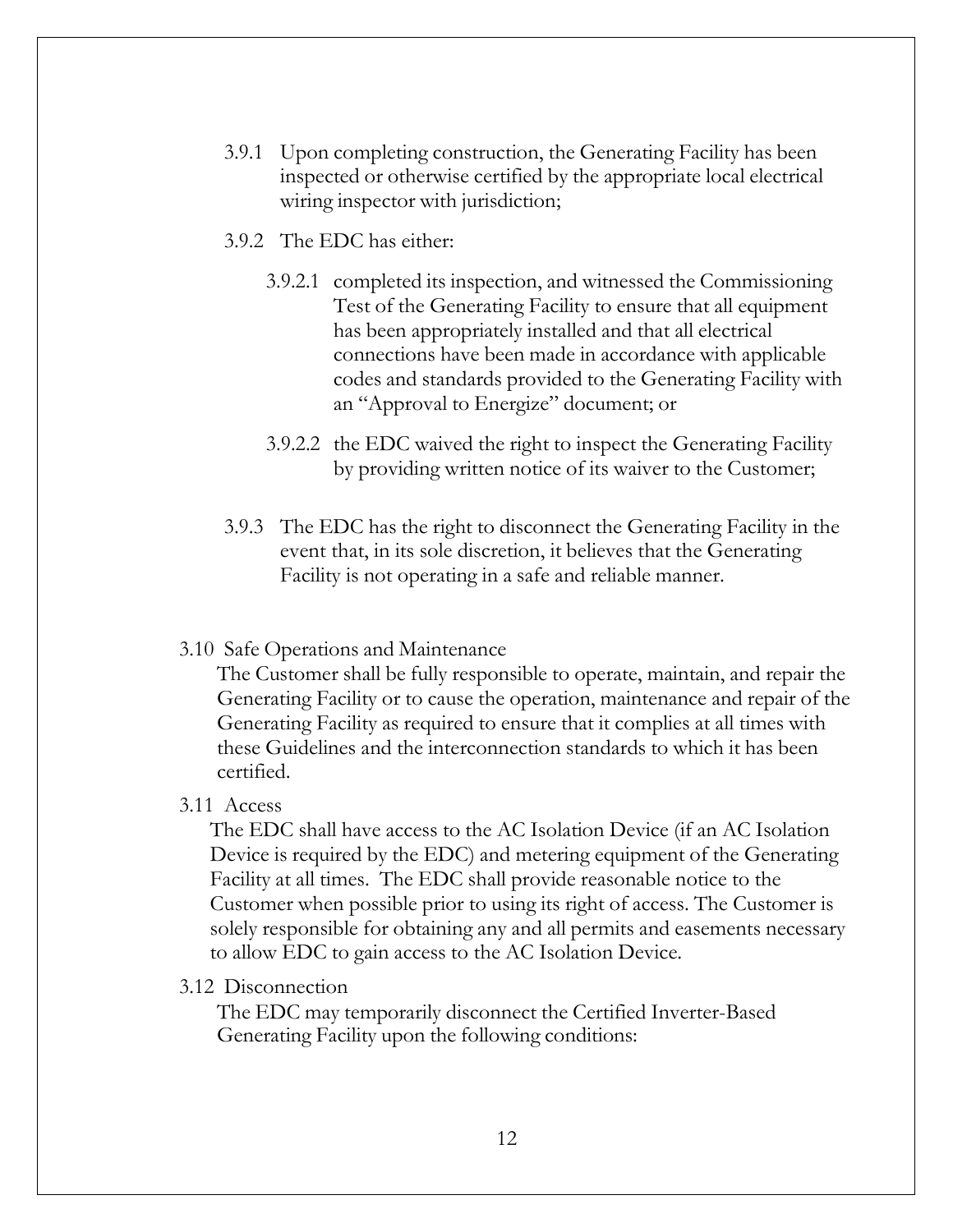- 3.12.1 for scheduled outages upon reasonable notice;
- 3.12.2 for unscheduled outages or when the EDC believes that there is an emergency situation which includes the Generating Facility adversely affecting the EPS, any equipment owned or operated by the EDC, or other customers of the EDC; or
- 3.12.3 if the Generating Facility does not operate in the manner consistent with these Guidelines.
- 3.12.4 The EDC shall inform the Customer in advance of any scheduled disconnection, or within a reasonable time after an unscheduled disconnection.

#### 3.13 Indemnification

Each Party shall at all times indemnify, defend, and hold harmless the other Party, its current or former affiliates, agents, servants, officers, directors, employees, managers, contractors, shareholders, principals, predecessors, partners, representatives, attorneys, insurers, reinsurers, sureties, heirs, executors, administrators, successors and assigns from, any and all damages, losses, claims, including claims and actions relating to injury to or death of any person or damage to property, demand, suits, recoveries, costs and expenses, court costs, attorney fees, and all other obligations by or to third parties, arising out of or resulting from the indemnifying Party's actions or inactions under this agreement, except in cases of negligence or intentionalwrongdoing by the indemnified Party.

#### 3.14 Insurance.

Each Customer, the Site Owner and the Generator **shall be solely <u>responsible</u>** for independently maintaining adequate and appropriate liability insurance. The EDC does not require the Customer, Site Owner and the Generator to obtain insurance. However, the Customer shall (and shall cause the Site Owner and Generator to) fully release and hold the EDC harmless with respect to any failure of Customer, Site Owner or Generator to adequately and appropriately maintain such insurance. In no event shall the EDC be liable whatsoever for any damages (including to person or property) in connection with the Interconnection that is (or would have been) covered by such insurance. The EDC's sole liability in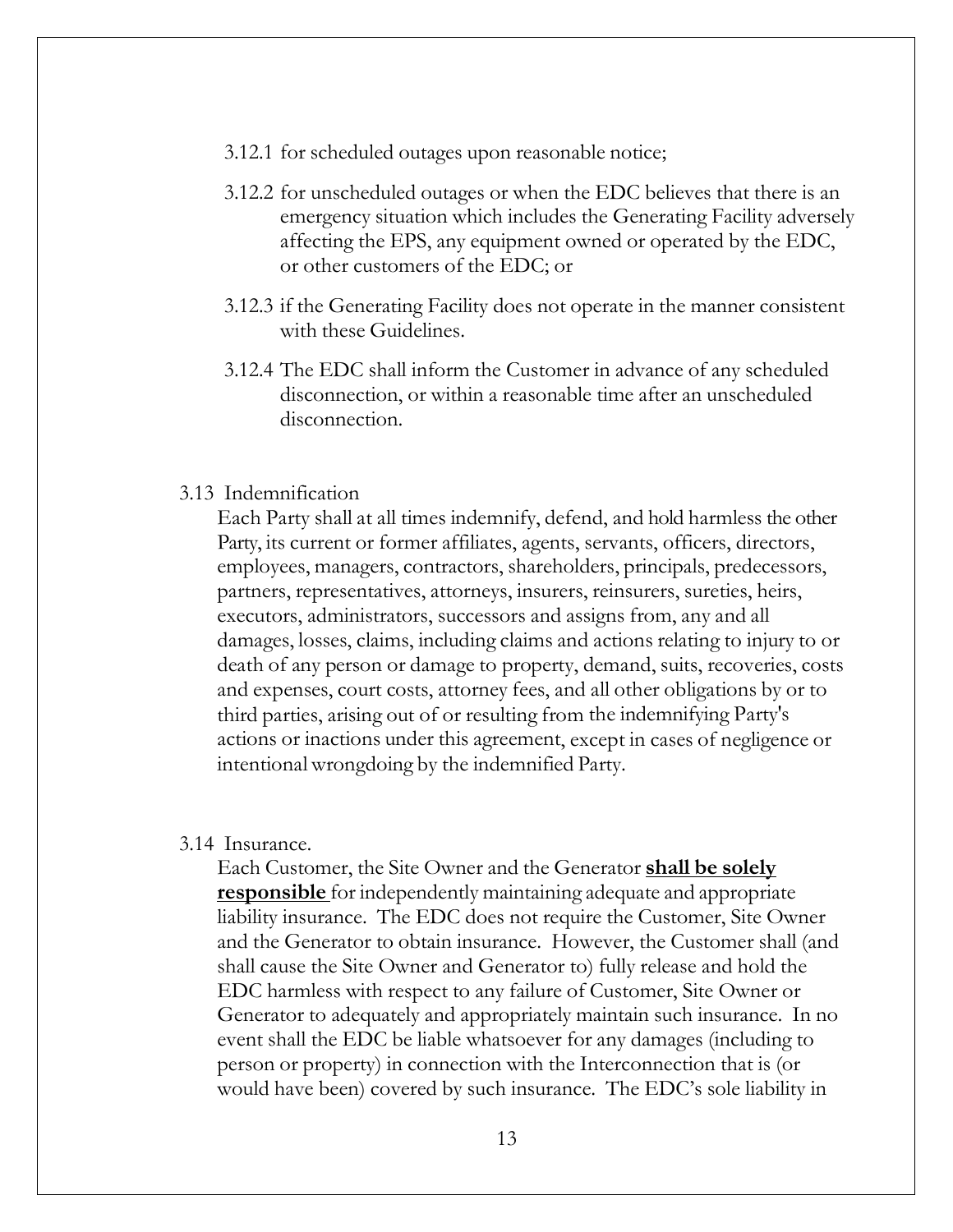connection with the Interconnection is set forth in Section 3.15 of these Guidelines.

3.15 Limitation of Liability

Each Party's liability to the other Party for any loss, cost, claim, injury, liability, or expense, including reasonable attorney's fees, relating to or arising from any act or omission in its performance of its obligations pursuant to these Guidelines, shall be limited to the amount of direct damage actually incurred. In no event shall either party be liable to the other party for any indirect, incidental, special, consequential, or punitive damages of any kind whatsoever.

#### 3.16 Termination

The Interconnection may be terminated under the following conditions:

- 3.16.1 by the Customer with 30 days advance written notice to the EDC;
- 3.16.2 by the EDC, if the Generating Facility fails to operate for any consecutive 12 month period; or,
- 3.16.3 by the EDC if the Customer fails to remedy or cause to have remedied a violation of these Guidelines within 30 days of receiving written notice of said violation from the EDC.

#### 3.17 Survival Rights

The provisions within these Guidelines shall continue in effect after termination to the extent necessary to allow or require any Party to fulfill rights or obligations that arose under the Guidelines.

3.18 Assignment/Transfer of Ownership of the Facility

The Customer shall notify the EDC of its intent to transfer the Generating Facility no less than 30 days prior to the transfer, or, within five (5) Business Days of the formation of the intent to transfer if the intent forms less than 30 days before transfer. These Guidelines shall survive the transfer of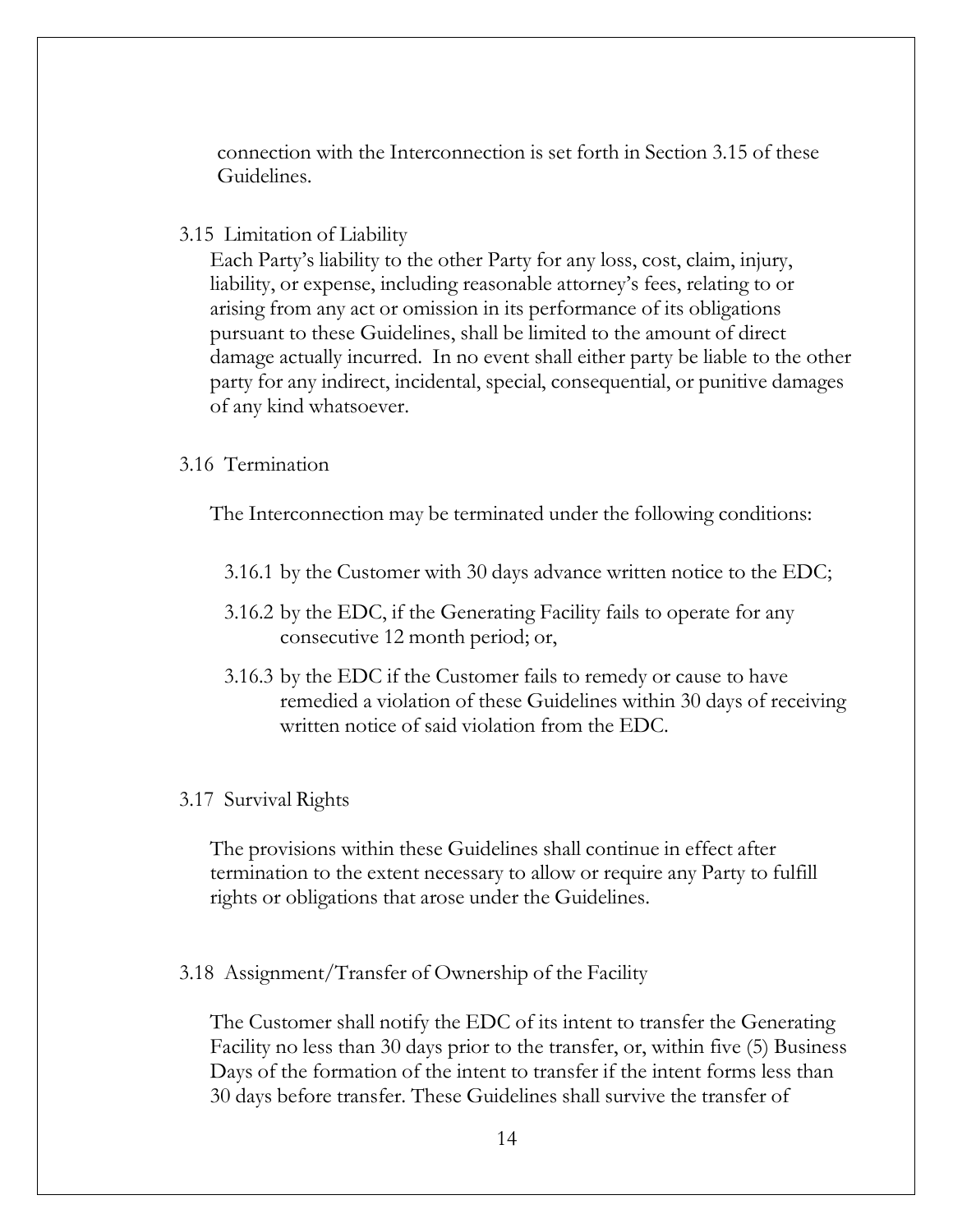ownership of the Generating Facility to a new owner only provided that the new owner agrees in writing to comply with the terms of the Guidelines and so notifies the EDC. Absent acceptance by the new owner, within 30 days of the transfer, the Interconnection is no longer authorized and the EDC reserves the right to terminate the Interconnection at its own discretion. The EDC will provide the new owner with notice of its intent to terminate at least 30 days in advance of said termination.

#### 3.19 Withdrawal

The Customer may withdraw its Interconnection Application at any time by written notice of such withdrawal to the EDC.

- 3.19.1 In addition, if the Customer fails to adhere to all requirements of these Guidelines, the EDC shall deem the Interconnection Application withdrawn and shall provide written notice to the Customer of the deemed withdrawal and an explanation of the reasons for such deemed withdrawal.
- 3.19.2 Upon receipt of such written notice, if the Customer wishes to dispute the withdrawal notice, the Customer shall have fifteen (15) Business Days to respond with information or actions that cure the deficiency or to notify the EDC of its intent to pursue dispute resolution in accordance with Section 3.2.
- 3.20 Withdrawal of an Interconnection Application shall result in the loss of queue position assigned to such Interconnection Application.
- 3.21 If a Customer disputes such withdrawal and loss of queue position, then the Customer's Application shall be removed from the queue until such time that the outcome of the dispute restores its queue position.
- 3.22 A Customer who fails to pay all monies due shall not be eligible to submit subsequent Interconnection Applications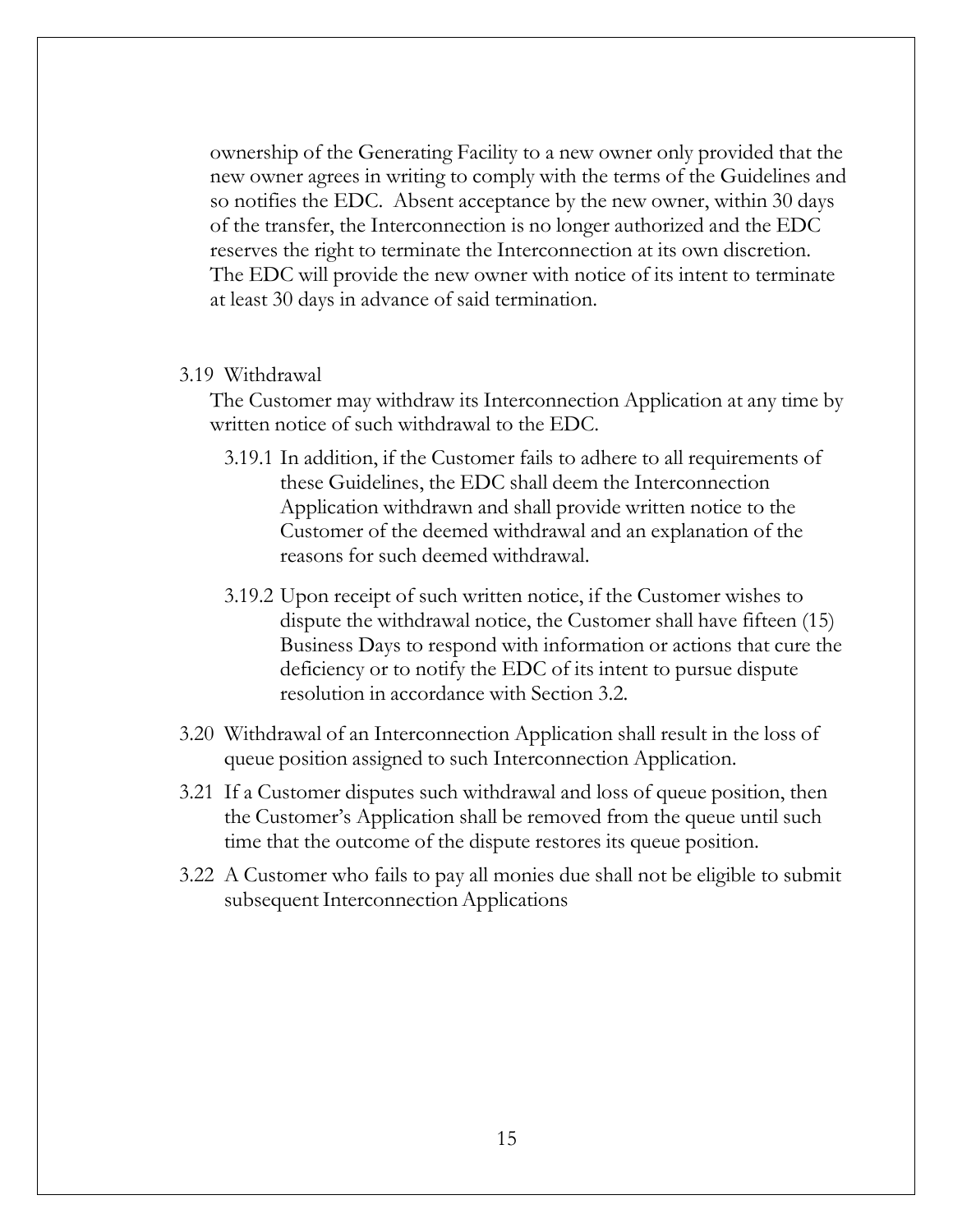### 4 Technical Requirements

- 4.1 All Interconnection Applications must provide a scheme which ensures protection against Islanding. All exporting entities, including inadvertent export and all net metering projects, interconnecting to the EPS with existing synchronous generators, on the same Distribution Feeder, will be reviewed on a case-by-case basis to ensure there is adequate protection against Islanding. If screening criteria are not met, the project will be reviewed using the Fast Track/Study Process.
- 4.2 All steady-state and transient operating limits for voltage, flicker voltage, frequency, harmonic contents, etc. must comply with the latest versions of IEEE1547, the NEC and other relevant IEEE standards and all other applicable local, state, or federal regulations.
- 4.3 Subsequent to the occurrence of events which causes the inverter to trip, the utility line voltage must remain stable in voltage and frequency for a minimum of five (5) minutes prior to permitting the Inverter to conduct again.
- 4.4 Equipment and Material:
	- 4.4.1 Approved Inverter(s): An Inverter is considered approved if it is certified to the latest version of UL 1741 and compliant with the authorities having jurisdiction. Proof of certification may be required by EDC.
	- 4.4.2 AC Isolation Device: Unless otherwise approved in writing by the EDC, the Customer is required to provide a manual AC Isolation Device, to be located outside and accessible to the EDC for Generating Facilities larger than 1 kW.
	- 4.4.3 The AC Isolation Device must be appropriately labeled "Generator Isolation Device."
	- 4.4.4 The AC Isolation Device should be visible and in close proximity (10 feet or less) to the main utility meter panel, unless otherwise approved in writing by the EDC.
	- 4.4.5 The switch shall be gang operated, have a visible break when open, be rated to interrupt the maximum generator output and be capable of being locked open by EDC personnel.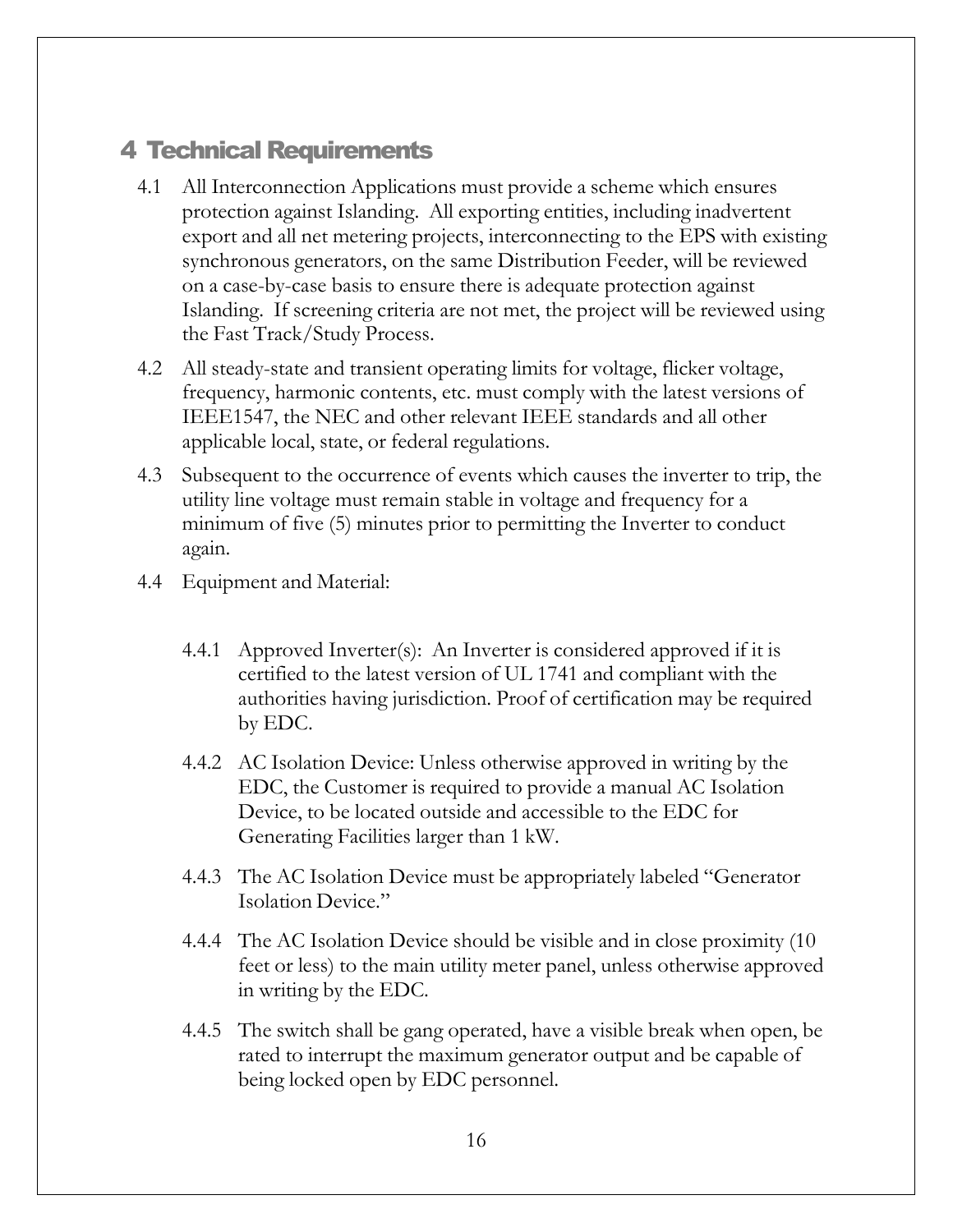4.5 Revenue Metering Requirements:

In the event metering replacement or installation is required, the meter will be replaced or installed by the EDC in compliance with the applicable EDC's Rates and Tariffs, Service Requirement and Terms and Conditions.

- 4.6 Generation Metering Requirement: Additional generating metering may be required by the EDC or to comply with applicable program requirements. Such requirements are not part of these Guidelines.
- 4.7 Emergency generators and systems with energy storage devices in closed transition configuration must comply with these Guidelines.

| 4.8 | Inverter voltage trip settings |  |  |
|-----|--------------------------------|--|--|
|     |                                |  |  |
|     |                                |  |  |

| $\cdot$<br>Shall Trip<br>Function | ◡<br><b>Required Settings</b> |          |  |
|-----------------------------------|-------------------------------|----------|--|
|                                   | Voltage                       | Clearing |  |
|                                   | (p.u. of nominal voltage)     | Time(s)  |  |
| OV <sub>2</sub>                   | 1.20                          | 0.16     |  |
| OV1                               | 1.10                          | 2.0      |  |
| UV1                               | 0.88                          | 2.0      |  |
| V2                                | 0.50                          |          |  |

#### 4.9 Inverter frequency trip settings

| Shall Trip<br>Function | <b>Required Settings</b> |          |
|------------------------|--------------------------|----------|
|                        | Frequency                | Clearing |
|                        | Hz)                      | Time(s)  |
| OF <sub>2</sub>        | 62.0                     | 0.16     |
| OF1                    | 61.2                     | 300.0    |
| UF1                    | 58.5                     | 300.0    |
| UF2                    | 56.5                     | 0.16     |

4.10 For latest guidance on Inverter Voltage and Frequency Ride-through Capability and Operational Requirements along with Inverter Grid Support Function Status Requirements, refer to the ISO-NE Source Document located on the DG page of the EDC websites.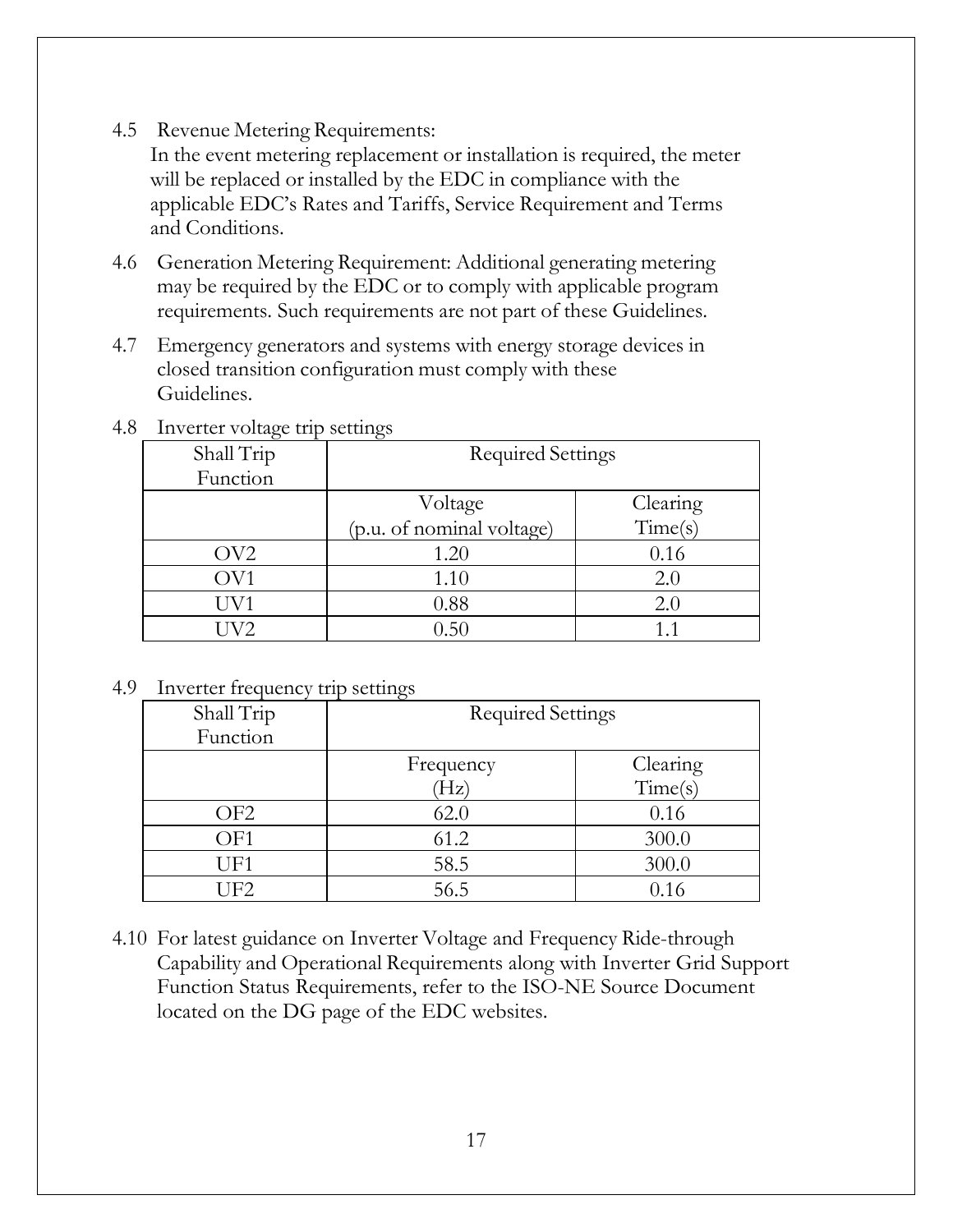### 5) Instructions to File an Application

Refer to web page link below

Eversource: [https://www.eversource.com/content/ct-c/about/about-us/doing](http://www.eversource.com/content/ct-c/about/about-us/doing-)business-with-us/builders-contractors/interconnections

UI:

[https://www.uinet.com/wps/portal/uinet/smartenergy/innovation/distributed\\_ge](https://www.uinet.com/wps/portal/uinet/smartenergy/innovation/distributed_generation/) [neration](https://www.uinet.com/wps/portal/uinet/smartenergy/innovation/distributed_generation/)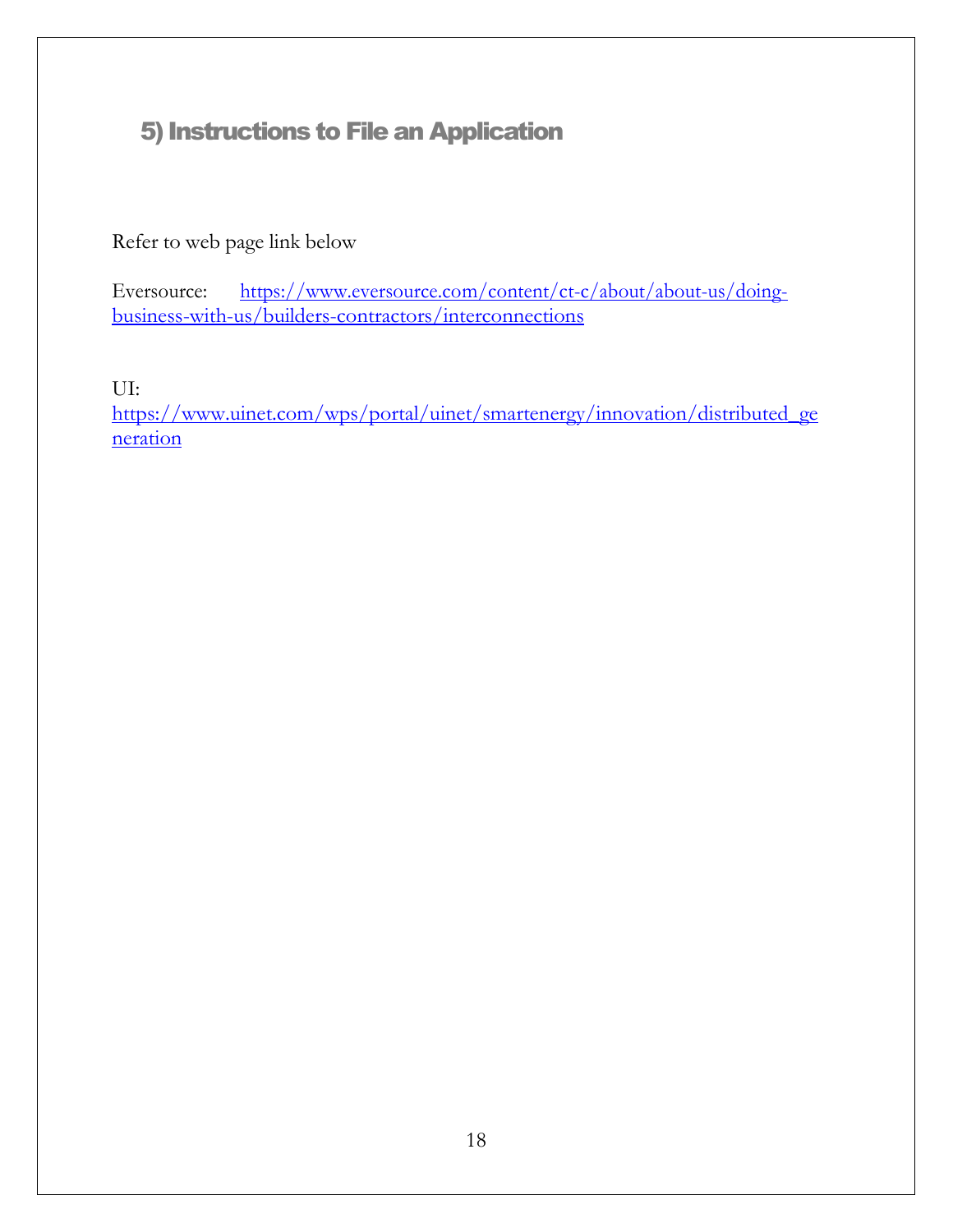|                     | <u>Interconnection Customer (EDC Customer of Record)</u>                                                                                                   |                    |
|---------------------|------------------------------------------------------------------------------------------------------------------------------------------------------------|--------------------|
| Customer of Record: |                                                                                                                                                            |                    |
|                     | ,我们也不会有什么。""我们的人,我们也不会有什么?""我们的人,我们也不会有什么?""我们的人,我们也不会有什么?""我们的人,我们也不会有什么?""我们的人                                                                           |                    |
|                     |                                                                                                                                                            |                    |
| Contact             |                                                                                                                                                            | Person:            |
|                     | <b>Example 1</b> Facility                                                                                                                                  |                    |
|                     |                                                                                                                                                            |                    |
|                     |                                                                                                                                                            |                    |
|                     | Telephone (Day): _________________(Evening): ___________________________________                                                                           |                    |
|                     |                                                                                                                                                            |                    |
|                     |                                                                                                                                                            |                    |
|                     |                                                                                                                                                            |                    |
| *Authorized Agent   |                                                                                                                                                            |                    |
| Company             |                                                                                                                                                            | Name: $\_\_$       |
|                     |                                                                                                                                                            | Contact:           |
|                     |                                                                                                                                                            |                    |
|                     | City:                                                                                                                                                      |                    |
|                     | State:                                                                                                                                                     | Zip:               |
|                     | Telephone (Day): __________________(Evening): __________________________________                                                                           |                    |
|                     |                                                                                                                                                            |                    |
|                     | *If Authorized Agent fields are entered, please complete the Agent Authorization Form.<br><b>Ownership Information (Owner of the Generating facility):</b> |                    |
| Company             |                                                                                                                                                            | Name:              |
|                     | Contact:                                                                                                                                                   |                    |
|                     |                                                                                                                                                            |                    |
|                     | City:                                                                                                                                                      |                    |
|                     |                                                                                                                                                            | State: <u>Zip:</u> |
|                     | Telephone (Day): __________________(Evening): __________________________________                                                                           |                    |
|                     |                                                                                                                                                            |                    |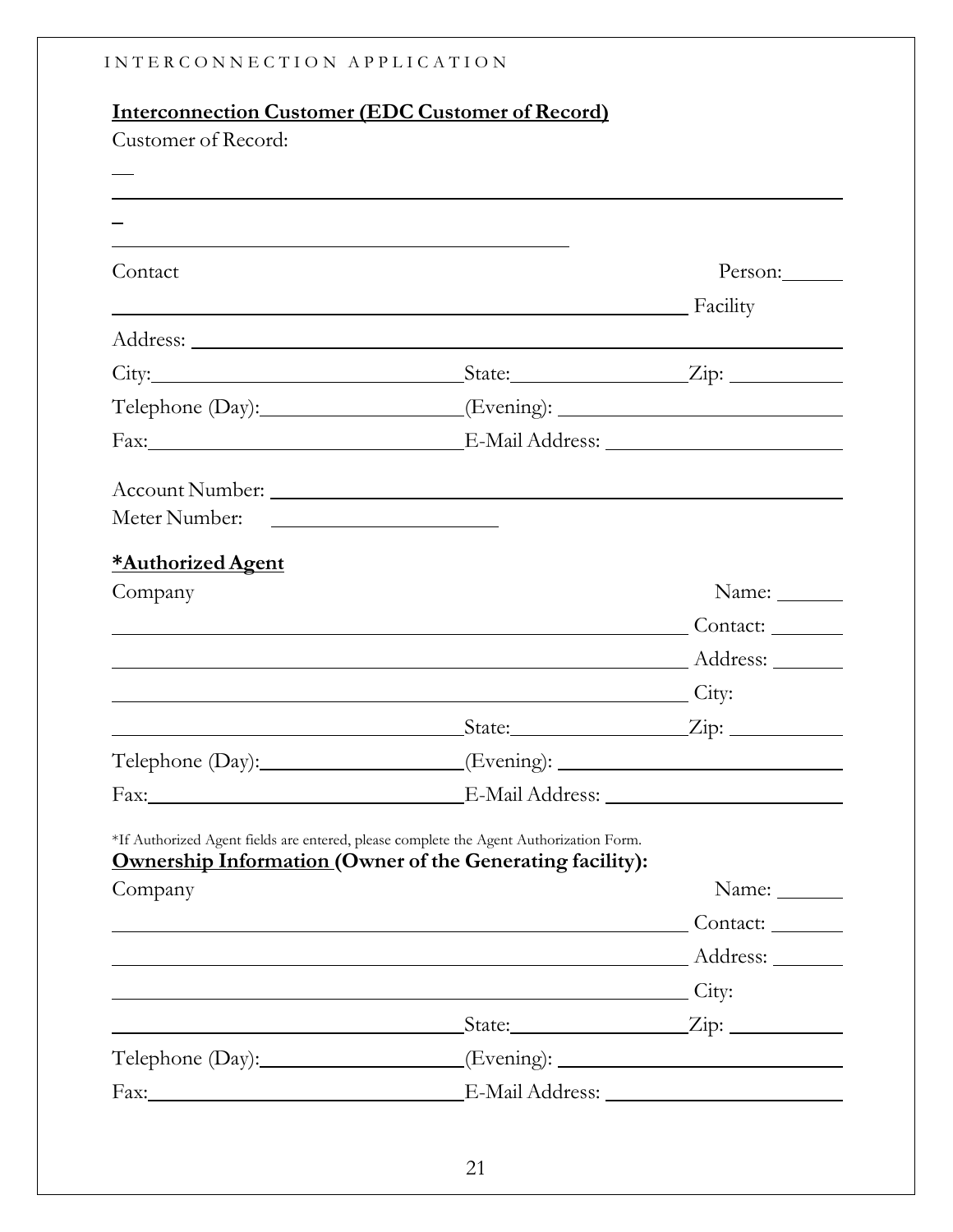| <b>APPLICATION IS FOR:</b><br>Is this a new service?<br>New Generating Facility? |                                                                                                                                                                                                                                      |                                   | $Yes$ No $\_\_$ |                    |  |
|----------------------------------------------------------------------------------|--------------------------------------------------------------------------------------------------------------------------------------------------------------------------------------------------------------------------------------|-----------------------------------|-----------------|--------------------|--|
| Is the Interconnection Request for:<br>Net Metering?                             | $Yes$ No $\Box$                                                                                                                                                                                                                      |                                   |                 |                    |  |
| Nameplate Rating (Nominal):                                                      |                                                                                                                                                                                                                                      |                                   |                 |                    |  |
|                                                                                  | System Design Capacity (AC): _________(kW) __                                                                                                                                                                                        |                                   |                 |                    |  |
|                                                                                  | (kVA) Single Phase_Three Phase_                                                                                                                                                                                                      |                                   |                 |                    |  |
|                                                                                  | Battery Backup? Yes                                                                                                                                                                                                                  |                                   |                 |                    |  |
|                                                                                  | $\sim$ No $\sim$ No $\sim$                                                                                                                                                                                                           |                                   |                 |                    |  |
| 1.                                                                               | Inverter Manufacturer   Model                                                                                                                                                                                                        |                                   | Quantity        | New or<br>Existing |  |
| 2. $\qquad \qquad$<br>3.                                                         | <u> 1980 - Johann Stoff, deutscher Stoffen und der Stoffen und der Stoffen und der Stoffen und der Stoffen und der Stoffen und der Stoffen und der Stoffen und der Stoffen und der Stoffen und der Stoffen und der Stoffen und d</u> |                                   |                 |                    |  |
|                                                                                  |                                                                                                                                                                                                                                      |                                   |                 |                    |  |
| <b>Prime Mover:</b>                                                              | <b>Energy Source:</b>                                                                                                                                                                                                                |                                   |                 |                    |  |
| $\Box$ Photovoltaic $\Box$ Reciprocating Engine                                  |                                                                                                                                                                                                                                      | Solar Wind Hydro                  |                 |                    |  |
| Fuel Cell Turbine                                                                |                                                                                                                                                                                                                                      | □ Diesel □ Natural Gas □ Fuel Oil |                 |                    |  |
|                                                                                  |                                                                                                                                                                                                                                      |                                   |                 |                    |  |

#### **Interconnection Customer Signature**

I hereby certify that, to the best of my knowledge, the information provided in this Application is true. I agree and accept all terms and conditions for Interconnection and agree to abide by the "Guidelines for Interconnection of Single Phase Certified Inverter-Based Generating Facilities of 25 kW (AC) or Less" to interconnect a Certified Inverter-Based Generating Facility and return the Certificate of Completion when the Certified Inverter-Based Generating Facility has been installed

| $\bigcap$ .<br>.<br>Stonec<br>$\sim$ | $\sim$<br>·acc. |
|--------------------------------------|-----------------|
| ∼                                    |                 |

Print Name:

NOTE: Facsimile or electronic (e.g., .pdf) execution and delivery of this Interconnection Application is legal, valid and binding for all purposes.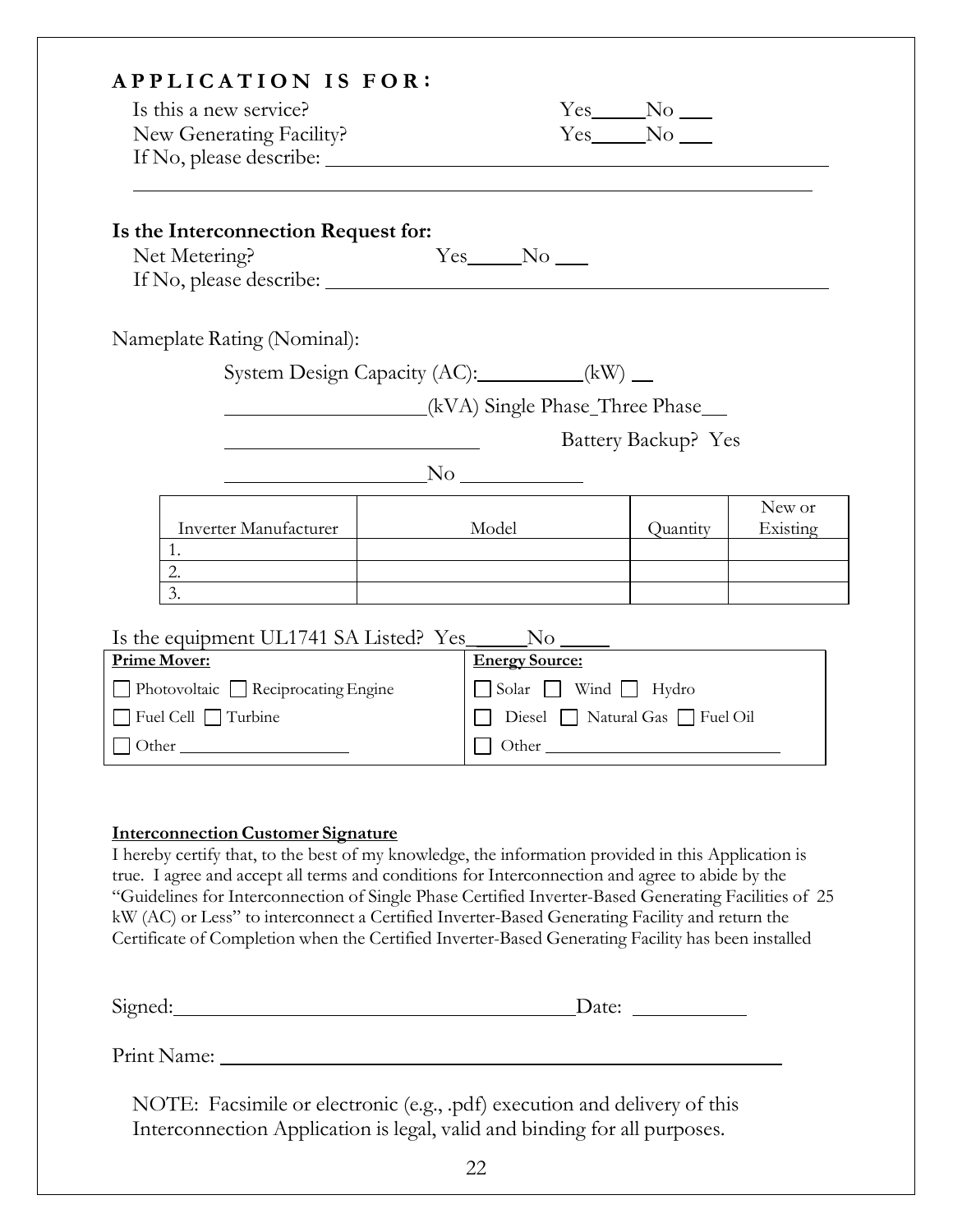#### **Agent Authorization Form**

1. I am the customer of record of The United Illuminating Company / Eversource Energy ("EDC") receiving electric transmission and distribution service at the following location ("Location").

2. I submitted a request for interconnection on with respect to the interconnection of a generating facility at the Location (the "Interconnection").

3. I hereby appoint the following party as my authorized agent to act on my behalf with respect to all aspects of the Interconnection and Interconnection process:

| Name     | of | Entity:     |
|----------|----|-------------|
| Name     | of | Individual: |
| Address: |    |             |
| Phone    |    | Number:     |
| Email:   |    |             |
| Fax:     |    |             |

4. I understand and agree that in naming the above

party as my authorized agent for all aspects of the Interconnection, (i) EDC shall recognize such party as the primary point of contact for the Interconnection, (ii) such party shall receive all written and oral communication from EDC regarding the Interconnection, and (iii) such party may act and EDC shall take direction, without consulting me, regarding all matters related to the Interconnection, including but not limited to signing any and all documents required in connection with the Interconnection. I further understand and agree that the appointment of agent may only be revoked upon the express written notice by me to EDC at the following address {EDC Name and Address} and shall continue until EDC receives written notice of any such revocation by me.

5. I shall not hold EDC liable and I hereby release, indemnify and hold EDC harmless from and against any and all claims, liabilities, demands, causes of action or damages of any nature whatsoever against or incurred by EDC in connection with EDC's reliance on the consents and authorizations reflected herein, including but not limited to EDC's compliance with any instructions provided to it by my agent or any actions taken by my agent or EDC pursuant to such consents and authorizations.

Signature of Customer Print Name: Date: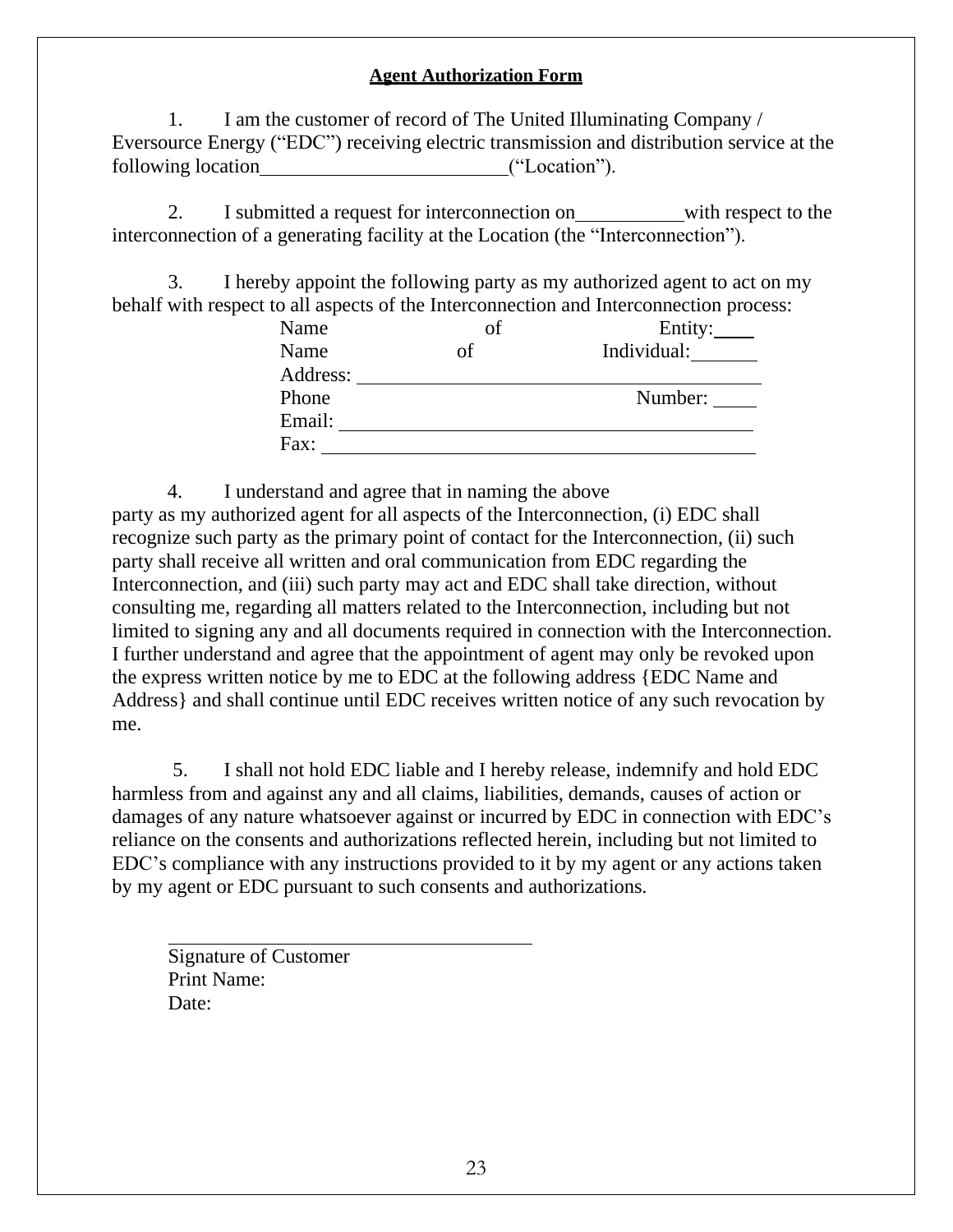# **AppendixA:Definitions**

**Area Network:** See Low Voltage Secondary Network Grid System

**Business Day**: Shall mean Monday through Friday, excluding Federal and Connecticut Holidays.

**Capacity:** The maximum output, commonly expressed in kilowatts (kW-AC) or megawatts (MW-AC), that generating equipment can supply to system load, adjusted for ambient conditions.

**Cease to Energize:** Cessation of active power delivery under steady state and transient conditions and limitation of reactive power exchange.

**Certified Inverter-Based Generating Facility:** Specific Generating Facility, 25kW and less and protective equipment system or systems that are documented as meeting applicable test requirements and standards relating to safety and reliability by a nationally recognized testing laboratory. An inverter is considered approved if it is certified to UL-1741 and passed the required tests without failure to comply with IEEE C62.41 and C62.45. Proof of certification under UL-1741 and IEEE C62.41, and C62.45 shall be required.

**Commissioning Test:** Commissioning tests shall be conducted after the interconnection system is installed and is ready for operation. An individual qualified in testing protective equipment (professional engineer, factory certified technician, or licensed electrician with experience in testing protective equipment) must perform or directly supervise Commissioning tests. The EDC has the right to witness the Commissioning tests as described below, or to require written certification, by the equipment owner describing which tests were performed and their results. All commissioning tests shall be performed based on written procedures. Commissioning procedures are typically provided by equipment manufacturers or system integrators and approved by the equipment owner and the EDC. Once completed and accepted, the Commissioning tests will not have to be repeated unless set points are changed.

**Company (EDC) Facilitator**: The EDC's designated single point of contact for customer inquiries related to Facilities. Interested parties can obtain a copy of the Guidelines, interconnection applications and any forms that are needed to request an interconnection from the EDC Facilitator.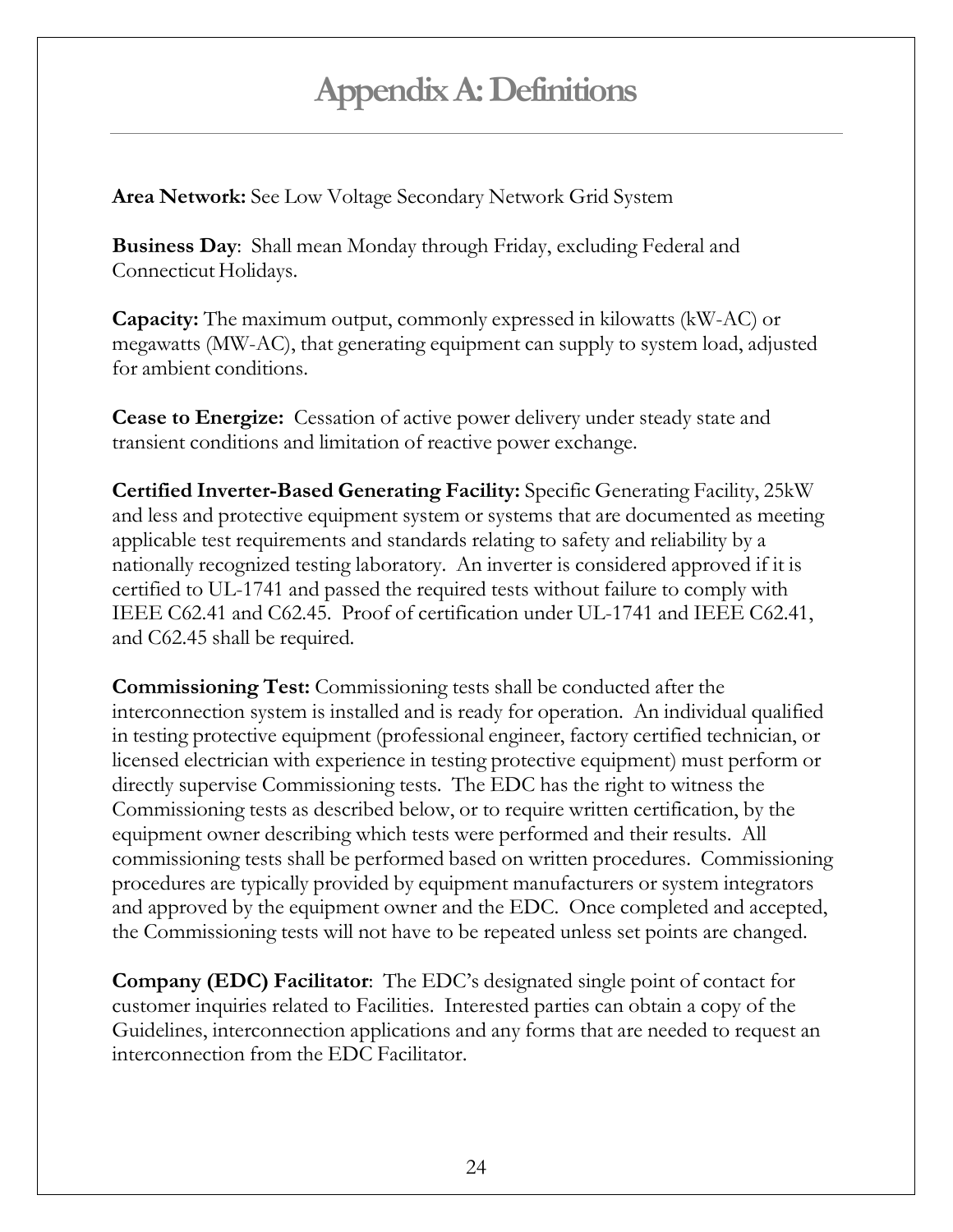**Continuous Operation:** Exchange of current between the DER and an EPS within prescribed behavior while connected to the utility's distribution system and while the applicable voltage and the system frequency is within specified parameters.

**Customer**: The person, organization or entity applying to interconnect a Generating Facility to the EPS.

**Disconnect**: To isolate a circuit or equipment from a source of power.

**Electric Distribution Company** (**"EDC")**: The Connecticut Light and Power Company, doing business as Eversource Energy or The United Illuminating Company, as appropriate.

**Electric Power System (EPS**): All electrical wires, equipment, and other facilities owned or provided by the EDC that are normally operated at voltages below 69kV to provide distribution service to customers.

**Eversource Energy:** Eversource Energy provides service to all of Connecticut except the towns supplied by UI, and the towns of Wallingford, Norwich, Bozrah and parts of Groton, Norwalk, and Lebanon.

**Generator:** The owner/operator of the Generating Facility.

**Generating Facility**: Any certified inverter-based device producing electrical energy, i.e. rotating generators, wind, steam turbines, internal combustion engines, hydraulic turbines, solar, fuel cells, etc., including energy storage technologies. A system for the generation of electricity that is located near the point where the electricity will be used or is in a location that will support the functioning of the electric power distribution grid.

**Guidelines:** The "Guidelines for Certified Inverter Based Generating Facility, 25kW or less", which includes Attachments, that describe the protocols and procedures for interconnecting to the Electric Power System.

**IEEE:** Institute of Electrical and Electronics Engineers.

**In-Service Date:** The date on which the Generating Facility and system modification (if applicable) are complete and ready for service, even if the Generating Facility is not placed in service on or by that date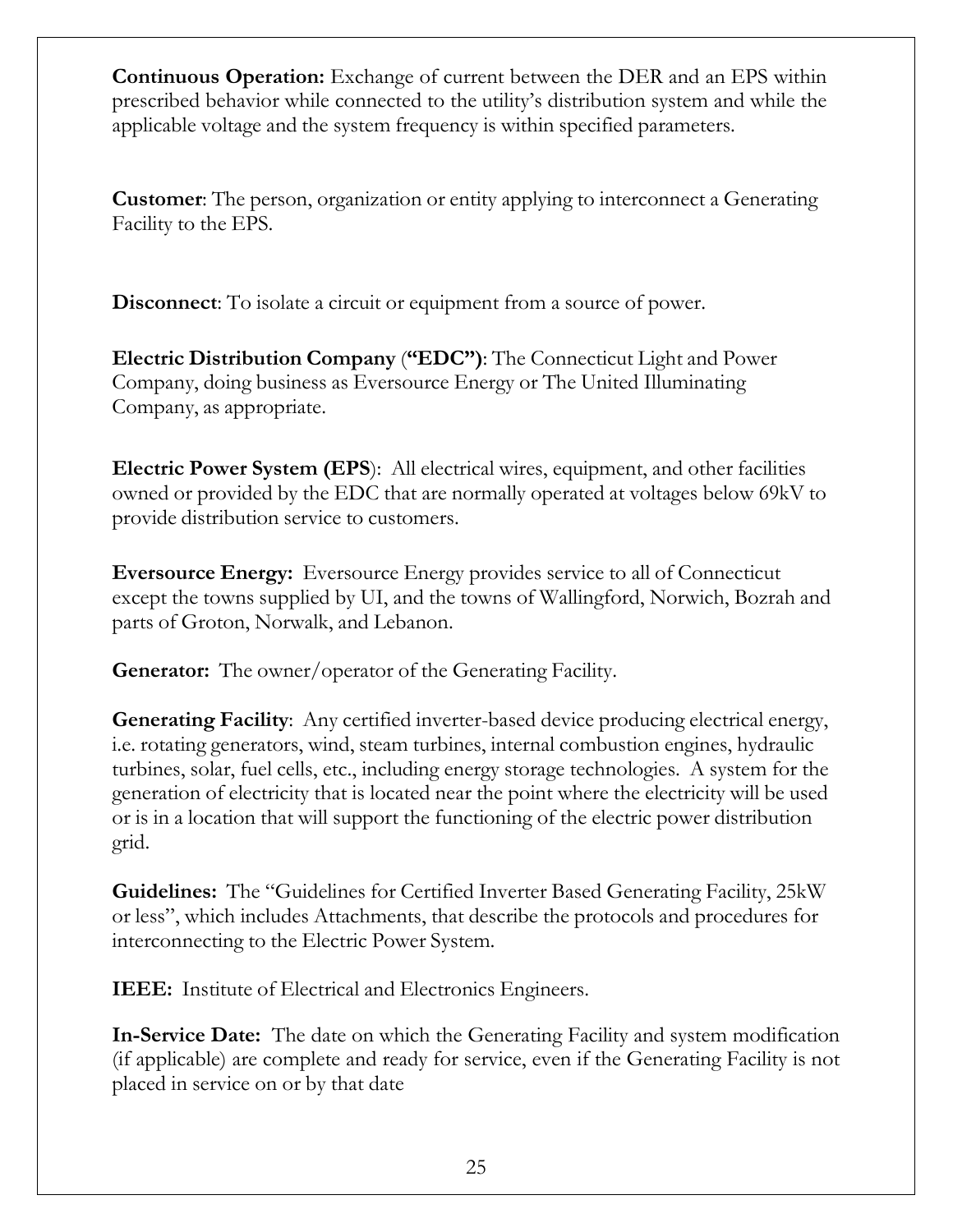**Interconnection:** The physical connection of a Generating Facility to the Electric Power System so that Parallel Operation can occur.

**Interconnection Application ("Application"):** The document to be completed by the Customer and sent to the EDC prior to any Interconnection. The Interconnection Application is in Section 5 of the Guidelines. By signing the Interconnection Application, the Customer acknowledges acceptance of all terms and conditions of the Guidelines.

**Inverter:** A machine, device or system that changes direct-current power to alternating-current power.

**Islanding:** A situation where electrical power remains in a portion of an EPS when the EPS has ceased providing power for whatever reason (emergency conditions, maintenance, etc.) to that portion of the EPS.

**Isolation Device (AC)**: A readily accessible, lockable, visible-break mechanical device used for isolating a circuit or equipment from a source of power.

**Low Voltage Secondary Network Grid System (Area Network):** A Network Secondary Distribution System typically with a nominal voltage of 208Y/120 volts in which the secondaries of distribution transformers are connected to a common network bus through Network Protectors. The distribution transformers, Network Protectors and network buses are located in multiple locations which are interconnected to form a grid.

**Mandatory Operation:** Required continuance of active current and reactive current exchange of DER with utility's distribution voltage or frequency having magnitude and duration severity within defined limits.

**Momentary Cessation:** Temporarily cease to energize the utility's distribution system while connected to the utility's distribution system, in response to a disturbance of the applicable voltages or system frequency, with the capability of immediate restore output of operation when the applicable voltages and the system frequency return to within defined ranges.

**Municipal Electrical Inspector:** Local town or city official in which the Interconnection is proposed to take place who is responsible for approving the Interconnection.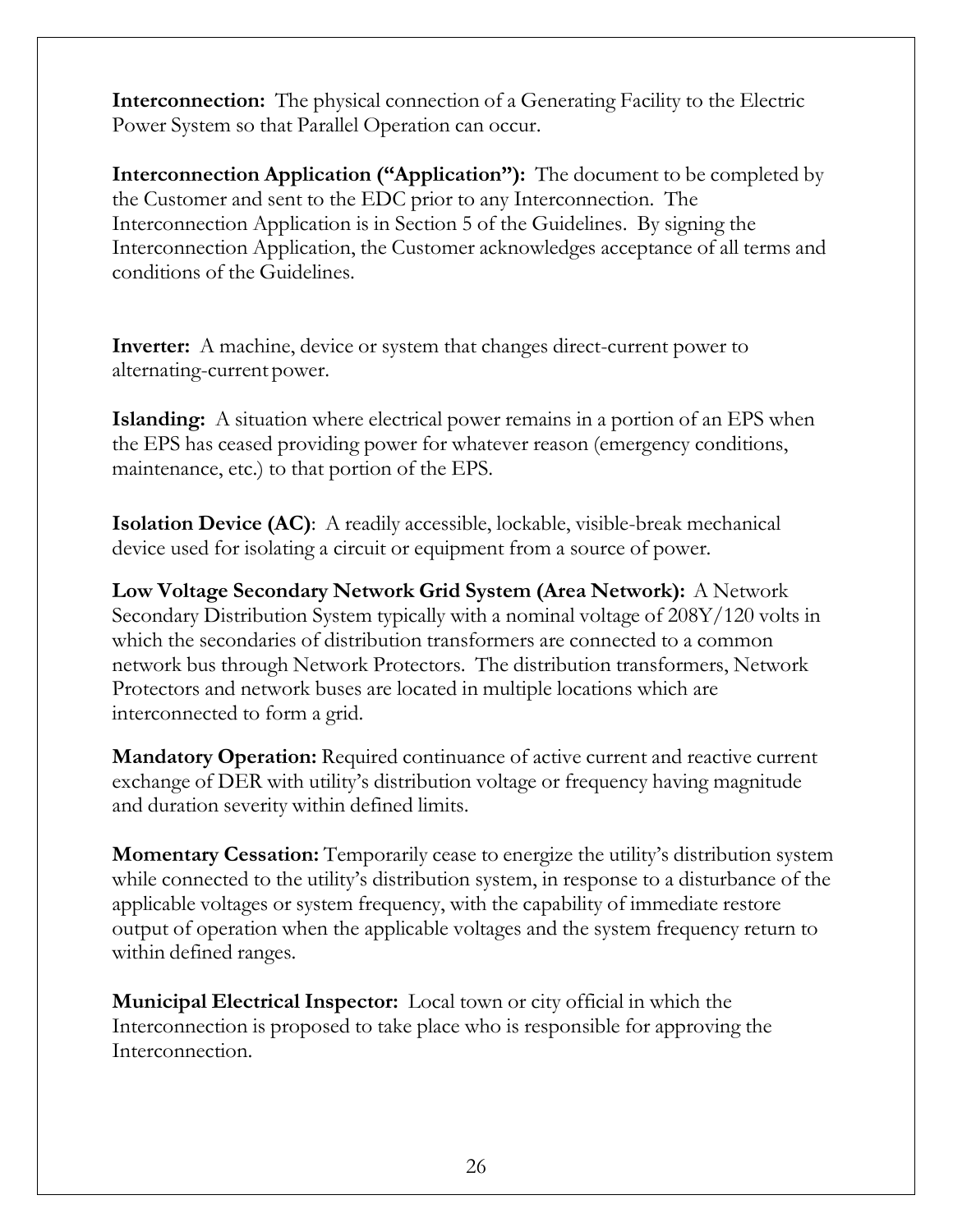**Nationally Recognized Testing Laboratory (NRTL**): An OSHA approved laboratory which performs the certification testing required for Generating Facilities.

**Net Metering**: The process, in accordance with applicable EDC rates whereby the metered electrical energy production by a Generating Facility is subtracted from the metered EDC electrical energy sales to the customer at the Generating Facility.

**OSHA:** Occupational Safety and Health Administration

**Parallel Operation:** A Generating Facility, connected electrically to the EDC EPS, in which the potential exists for electricity to flow back from the Generating Facility to the EPS. The EDC will grant operation to parallel (energize) only when the products of the interconnection review conclude that the Generating Facility is in compliance with all EDC requirements.

**Parties:** Those who are undertaking and agreeing to these Guidelines and the interconnection process, includes Customer and the EDC.

**Permissive Operation:** Operating mode where the DER performs ride-through either in mandatory operation or in momentary cessation, in response to a disturbance of the applicable voltages or system frequency.

**PURA**: Public Utilities Regulatory Authority

**Point of Interconnection:** The point where the Generating Facility is electrically connected to the EDC EPS.

**Site Owner:** a person who as legal ownership of a property and has the right to use it and has full control over it unless prevented by some agreement.

**The United Illuminating Company ("UI")**. UI's service area includes the principal cities of Bridgeport and New Haven and their surrounding municipalities: Ansonia, Derby, East Haven, Easton, Fairfield, Hamden, Milford, North Branford, North Haven, Orange, Shelton, Stratford, Trumbull, West Haven and Woodbridge.

**UL1741:** Underwriters Laboratories Standard 1741 "Inverters, Converters, Controllers and Interconnection System Equipment for Use With Distributed Energy Resources" as follows:

*Underwriters Laboratories Standard #1741* This standard addresses the electrical interconnection design of various forms of generating equipment. Manufacturers must submit their equipment to a Nationally Recognized Testing Laboratory ("NRTL"), recognized by OSHA, that verifies compliance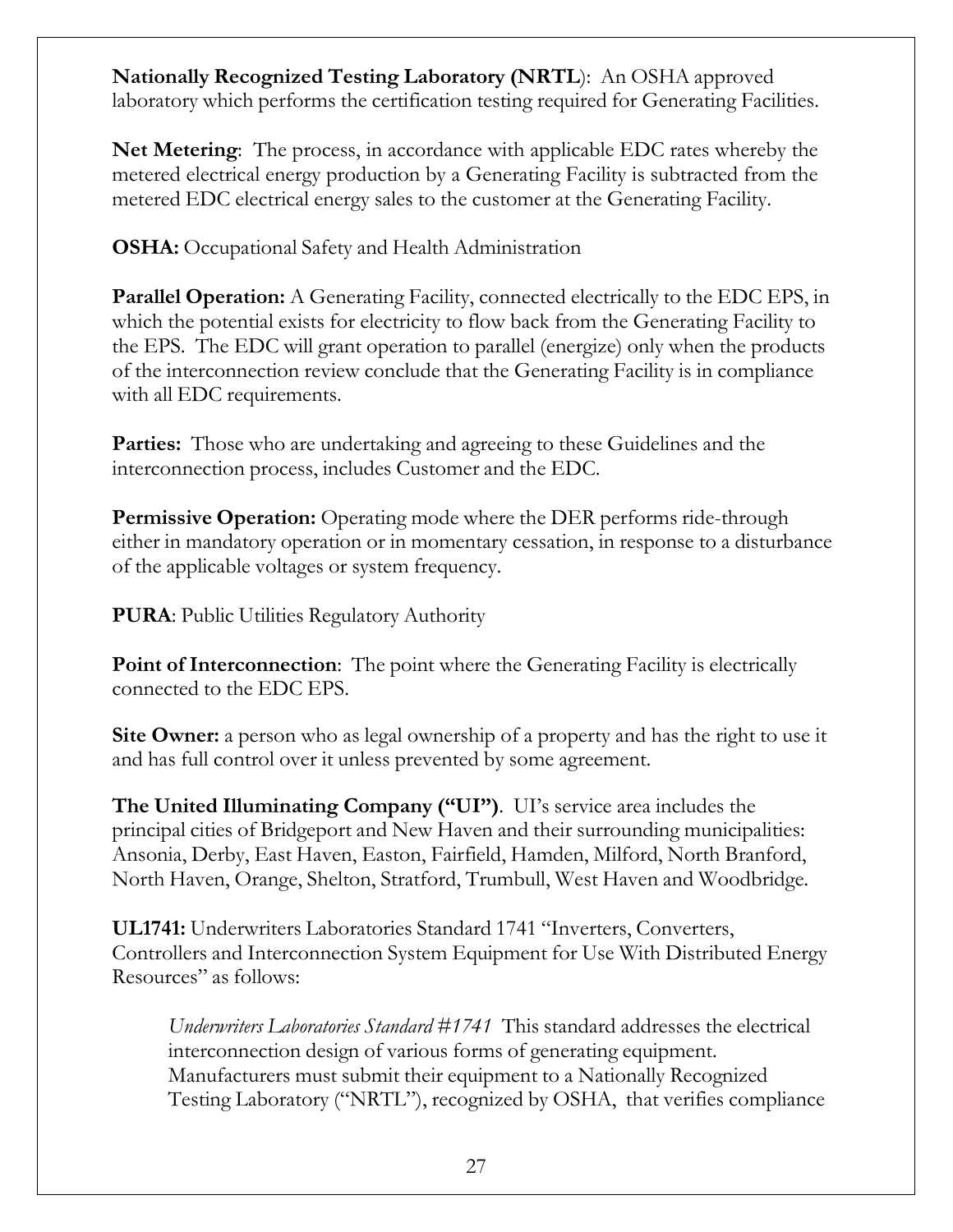with UL1741. This "listing" is then marked on the equipment and supporting documentation. The Customer is responsible for ensuring compliance with all additional inverter base requirements per the UL1741, and with IEEE C62.41 and C62.45.

**UL1741SA:** Underwriters Laboratories Standard 1741 Supplement A. addresses the testing and certification of advanced inverters for grid support functions.